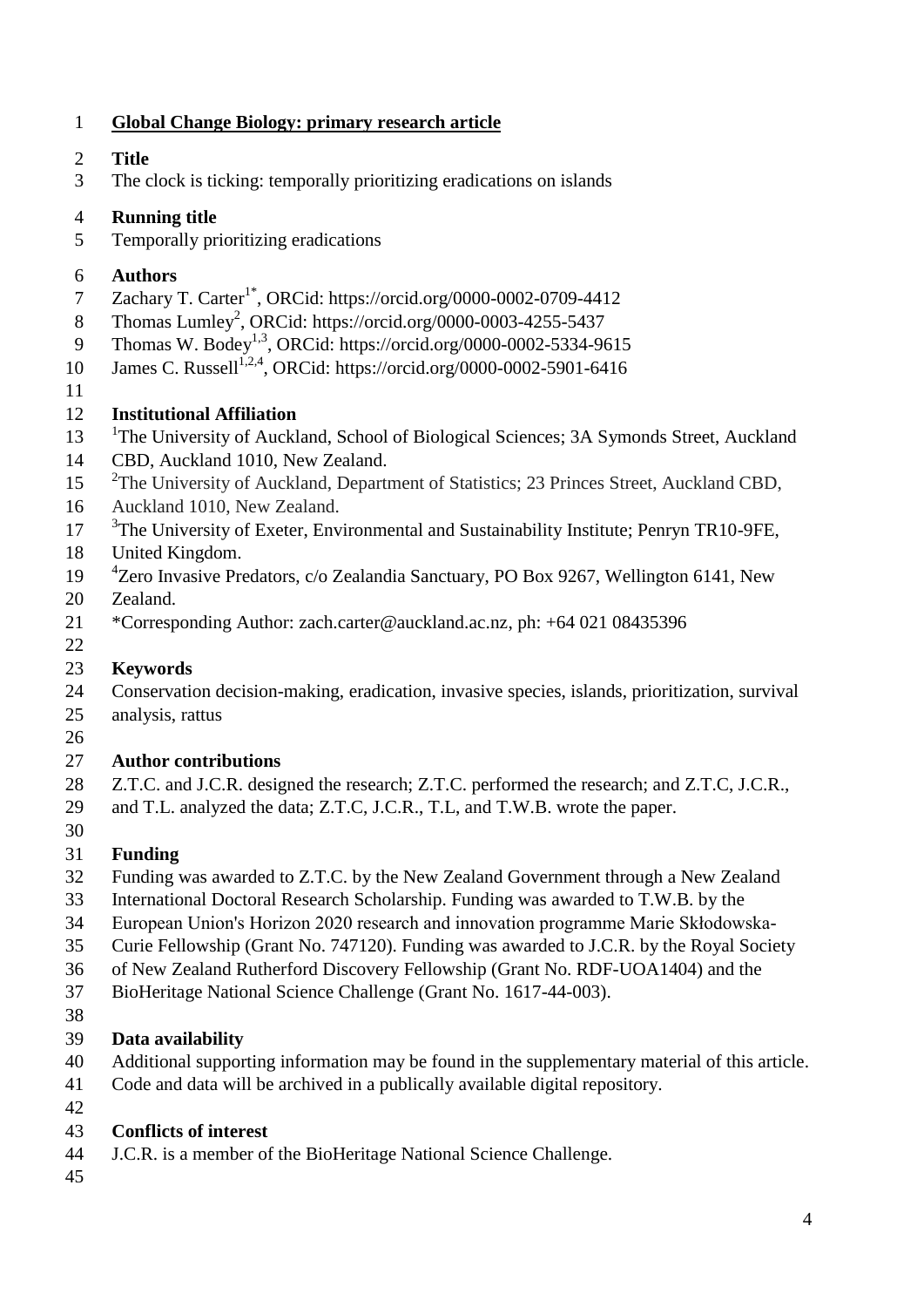#### **Abstract**

 Achieving conservation objectives is time-critical, but the vast number of threats and potential actions means some form of ranking is necessary to aid prioritization. Objective methods for ranking conservation actions based on when they are differentially likely to become feasible, or to succeed, are currently unavailable within existing decision-making frameworks but are critical for making informed management decisions. We demonstrate how statistical tools developed for survival (or time-to-event) analysis can be used to rank conservation actions over time, through the lens of invasive mammal eradications on islands. Here, we forecast the probability of eradicating commensal rat species (*Rattus rattus, R. norvegicus, R. exulans*) from the New Zealand archipelago by the government's stated target of year 2050. Our methods provide temporally ranked eradication trajectories for the entire country, thus facilitating meeting nationwide policy goals. This demonstration highlights the relevance and applicability of such an approach and its utility for prioritizing globally effective conservation actions.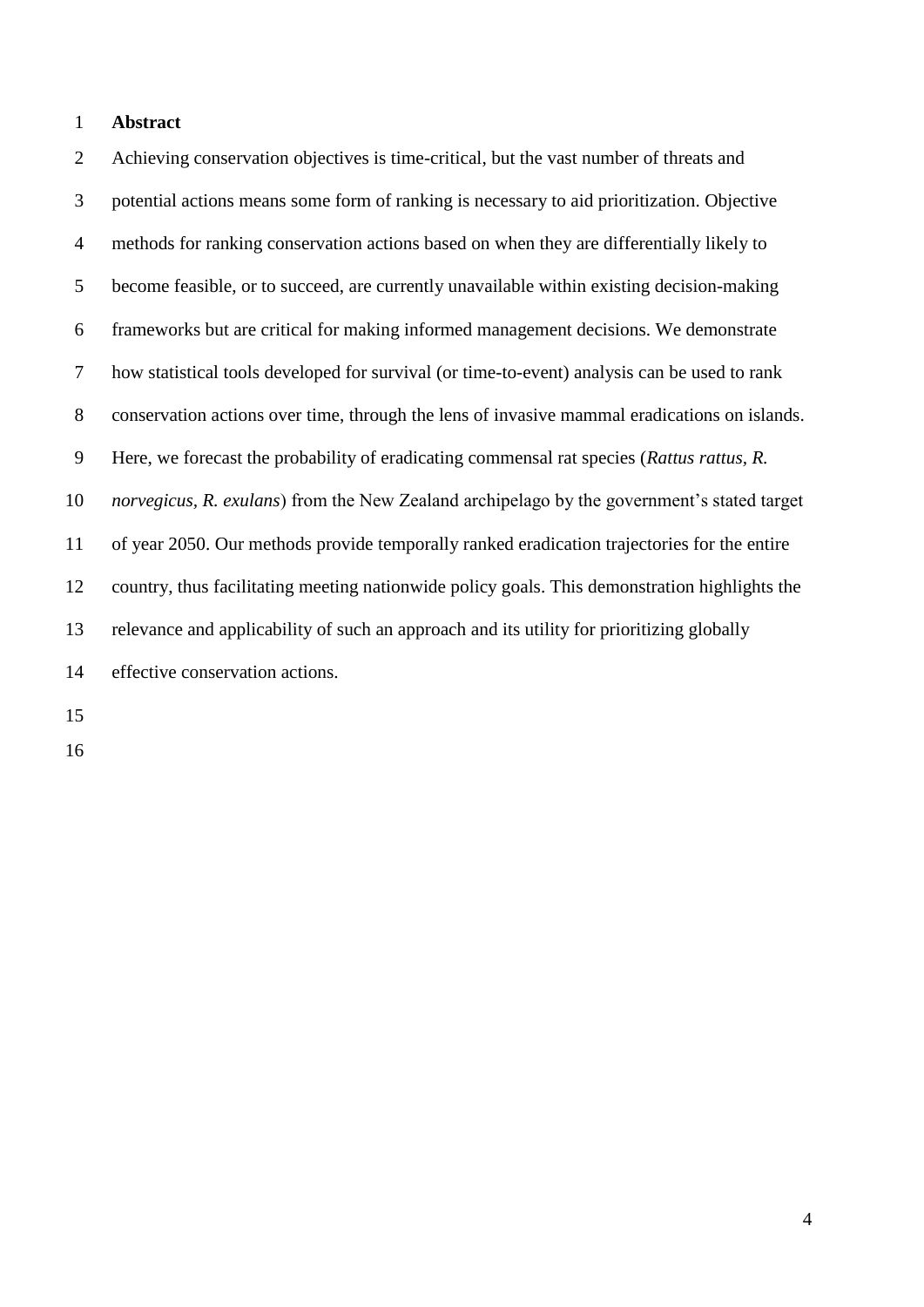#### **Introduction**

 Conservation is typically considered as triage (Wilson, McBride, Bode, & Possingham, 2006) and many global actions must be implemented swiftly in order to achieve desired outcomes, such as intervening in species extinction trajectories (Butchart et al., 2010). However, the abundance of urgent actions means that not all can be undertaken simultaneously, if ever (Brooks et al., 2006; Myers, Mittermeier, Mittermeier, Da Fonseca, & Kent, 2000). As a result, conservation actions must be ranked based on how soon they are likely to become feasible, and to succeed, alongside other factors such as their biodiversity outcomes and financial costs. Examples include which undescribed species to focus on taxonomically describing, and which proposed protected areas are more likely to become gazetted. Existing conservation-prioritization frameworks have yet to implement an objective method addressing this temporal issue, representing a significant gap in management planning. Island ecosystems, in particular, are in dire need of temporal prioritization (Jones et al., 2016); endemic island biota are being disproportionately driven to extinction by invasive species at an alarming rate worldwide (Blackburn, Cassey, Duncan, Evans, & Gaston, 2004). Systematic eradication techniques were developed in the early 1980s to stem the negative impacts of predatory invasive mammals, and to restore island communities (Howald et al., 2007). Projects to eradicate mammals have increased demonstrably in size, scope, and complexity over the past four decades, and are now a principal conservation intervention (Brooke, Hilton, & Martins, 2007; Russell & Broome, 2016). To date, terrestrial vertebrates 21 have been eradicated from >1,000 islands (Holmes, Keitt, et al., 2019), resulting in significant biodiversity conservation benefits (Jones et al., 2016). However, impacts from invasive species continue to accelerate, and resources available for eradication are limited. Therefore, it is imperative to prioritize eradication projects by how soon they can be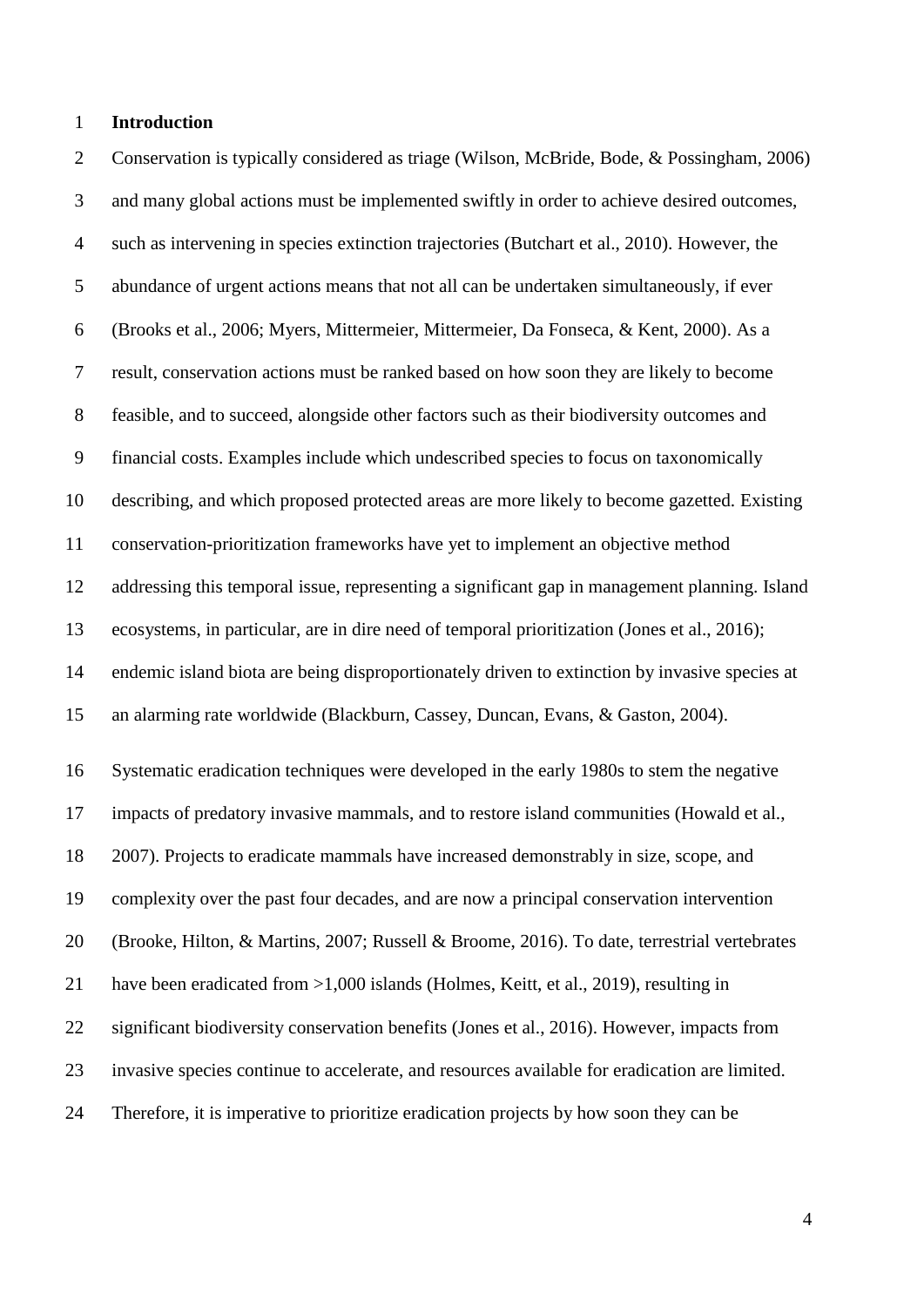implemented, or how soon they can succeed, so that achievable conservation goals can be pursued.

 The formal process for setting eradication priorities is well documented (Brooke et al., 2007; Harris, Gregory, Bull, & Courchamp, 2012; Helmstedt et al., 2016; Holmes et al., 2015; Joseph, Maloney, & Possingham, 2009; Wilson et al., 2006). Most frameworks evaluate expected conservation benefits, the static likelihood of project success and financial constraints to assist in maximizing eradication benefits under a fixed and limited budget (Howald et al., 2007; Oppel, Beaven, Bolton, Vickery, & Bodey, 2011). However, the number and types of islands that are potential eradication targets is constantly increasing due to ever-advancing eradication technologies and scientific understanding. Therefore, the likelihood of an invaded island becoming an eradication target also has a temporal component; some islands will become feasible targets sooner than others (Holmes, Spatz, et al., 2019) and certain projects can be completed faster than others. Failing to consider time to project success as a component of the ranking and prioritizing framework limits the relevance of proposed decisions, and/or could result in fallacious expectations. To ensure the outcome of a given prioritization exercise, conservation managers must inform the decision-making process with adequate understanding of the time to success. Due to a lack of objective methods, contemporary eradication exercises have yet to include a temporal component within their ranking framework (although see Holmes, Spatz, et al., 2019 for a first attempt using expert elicitation). This gap in the existing prioritizing framework represents a major limitation to scaling-up eradication projects globally to take on challenges of increased complexity, such as invasive species management at large regional and national scales (Kopf et al., 2017).

 Here, we rank an important conservation objective by considering the time to eradication success for islands invaded by mammalian predators. Due to the challenges associated with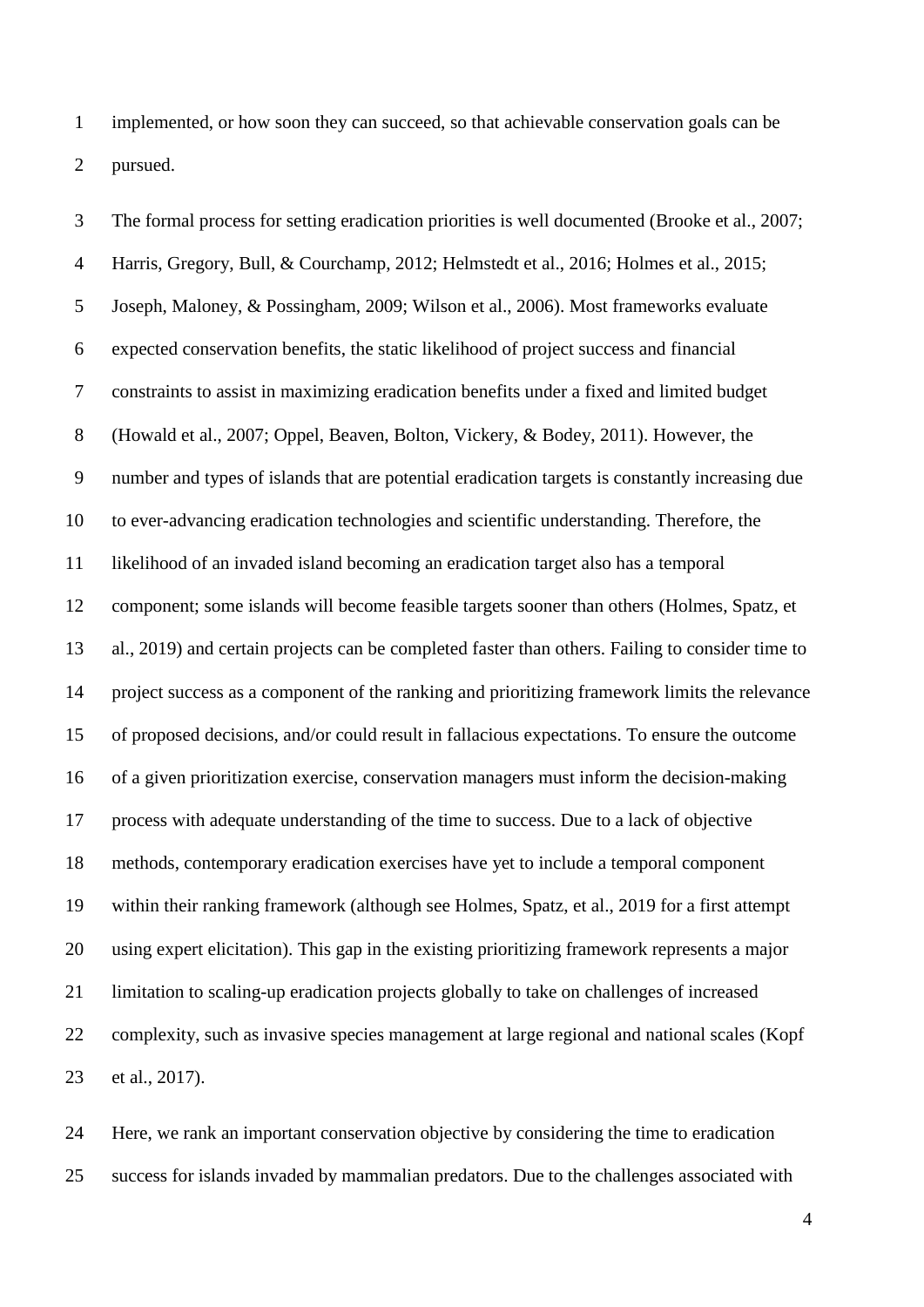determining when a proposed project will succeed if implemented, we use the record of past 2 eradications to model factors correlating with the time to success. To that end, we use tools developed for survival analysis (Hougaard, 2012; Therneau, 2015) to: (*i*) examine factors hypothesized to have influenced the time to eradication success in the past, (*ii*) use those same factors to predict the time to eradication success in the future, and (*iii*) assess the validity of our prioritizing model using a retrospective analysis. We frame our article using the example of invasive rats in the New Zealand archipelago (Figure 1). Commensal rat species, the ship rat (*Rattus rattus*), Norway rat (*R. norvegicus*), and Pacific rat (*R. exulans*) present in New Zealand, constitute a grave threat to endemic island biota globally. These rat species have colonized 85% of the world's archipelagos (Atkinson, 1985) and have caused the extinction of at least 40 different species (Towns, Atkinson, & Daugherty, 2006). New Zealand is the world leader in undertaking ambitious predator eradication projects (completing 26% of all successful island eradication projects globally) and holds complete 14 data on the distribution and eradication of rats on its islands (Russell & Broome, 2016). Together these factors make for an extremely well suited case study to develop and demonstrate survival methods in a conservation-intervention context.

#### **Methods**

#### **i. Case study location and invasion dataset**

 The New Zealand archipelago (latitude: 29.3° S to 52.5°S, longitude: 166.1°E to 175.9°W; Figure 1) is comprised of many offshore islands that are mostly clustered in four distinct regions, including The Hauraki Gulf, Marlborough Sounds, Fiordland, and Stewart Island (Figure 1a). Multiple outlying archipelagos are part of New Zealand, but rats have invaded only three of these (the Kermadec Islands, Chatham Islands, and Campbell Island Groups; 24 Figure 1b-d). In total, 154 islands ( $\geq$  5 ha area) have been invaded by rats (comprising 77.6 % 25 of all island land-area  $\geq$  5 ha). 'Mainland' islands (including the North and South Islands,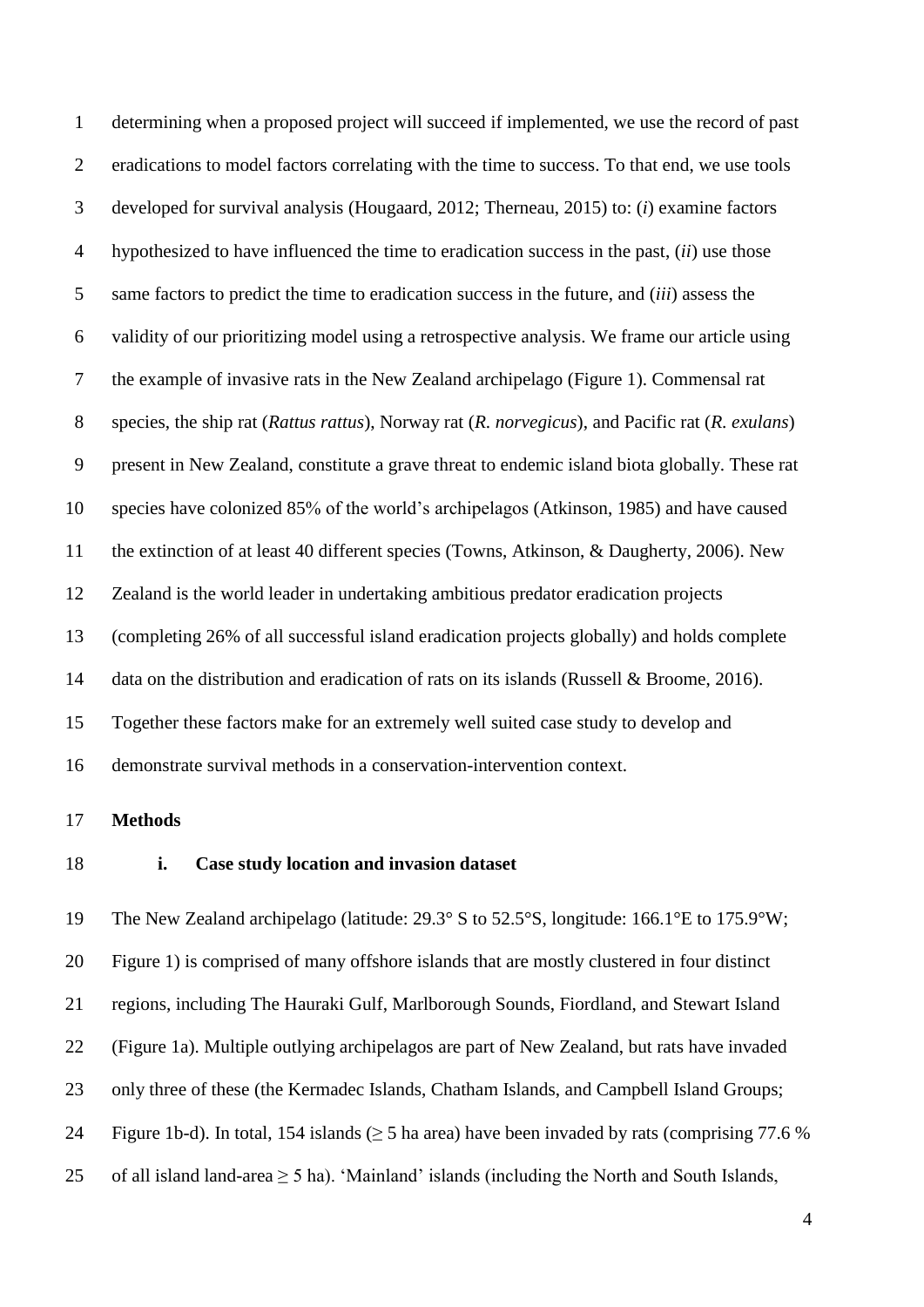Great Barrier Island, and Stewart Island; Figure 1a) were excluded because they require eradication tools superseding those used in this study (Russell, Taylor, & Aley, 2018). New Zealand began systematically eradicating rodents in the early 1980s using second- generation anticoagulant toxins (Russell & Broome, 2016). As of 2020, rats have been eradicated from 80 of 154 rat-invaded islands (i.e. just over half). Moreover, New Zealand has set a precedence in resolving to extirpate rats from the entirety of its borders by 2050, as part of its Predator Free 2050 initiative (PF2050; Russell et al. 2015). We thus used this 8 record of successful eradication projects (years  $1980 - 2020$ ,  $n = 80$ ) to inform predictions for 9 remaining invaded islands ( $n = 74$ ) to facilitate meeting PF2050 objectives. This dataset was compiled as part of an update to the Handbook of New Zealand Mammals (King, 1990) and is an exhaustive account of New Zealand's documented insular rat invasion. See Appendix S1 for complete dataset details.

#### **ii. Drivers of eradication success**

 The primary mechanisms influencing eradication success on New Zealand's rat-invaded islands include reinvasion probability, and obtaining socio-political support from vested stakeholders (Holmes, Spatz, et al., 2019; Russell et al., 2015). We did not consider project funding as a limiting factor following technical feasibility within our model. Funding availability is paramount to successfully implementing conservation projects globally (Waldron et al., 2013), but this has not been the case historically in New Zealand where technical feasibility has been the limiting factor. New Zealand is widely regarded as an aggressive adopter of island eradications as a form of conservation intervention. As such, the country has moved in lock step with emerging technological, social and scientific advances to undertake eradications of increased size and complexity as they became available (Russell & Broome, 2016; Towns, West, & Broome, 2013). The result is that prospective projects were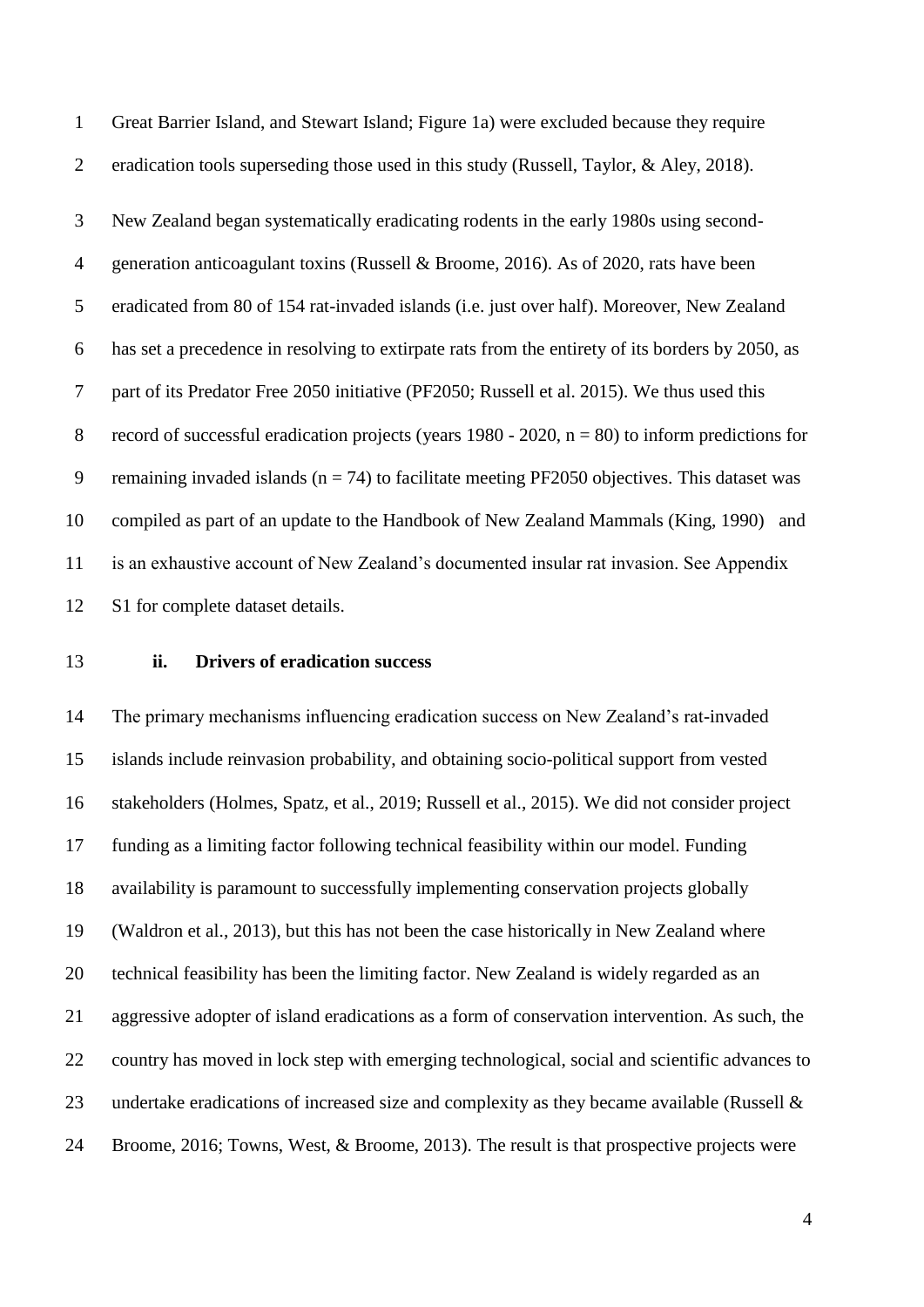funded relatively promptly after they were deemed feasible and were identified to be a conservation priority (Broome, 2009). Indeed, the near-exponential increase in eradicated island area from 1980 to mid-2010 is a testament to this willingness and is evidence that funding has not been limiting overall (c.f. Russell and Broome (2016) Figure 1 and Towns et al. (2013) Figure 3). However, we acknowledge the uniqueness of New Zealand's circumstances and the global relevance of project funding herein.

 Reinvasion represents the greatest threat to long-term eradication success (Harris et al., 2012). Rodents readily hitchhike to landmasses as seafaring stowaways, and disperse naturally by swimming between islands (Russell & Clout, 2004). Reinvasion risk is successfully explained by measuring insular isolation (Carter, Perry, & Russell, 2020); islands surrounded by larger quantities of seascape are generally better protected from recolonization by terrestrial mammals, and so have a high probability of eradication success relative to other landmasses. We quantified each island's level of geographical isolation to inform our model (Table 1).

 Islands with human inhabitants, or with vested interests other than conservation, represent globally limiting factors to increases in eradication size and complexity (Oppel et al., 2011). Given the typical size of a rat's home range (< 1 ha), even a single plot of private property becomes a potential refuge for survivors (Russell, Towns, & Clout, 2008). Therefore, eradication requires full compliance of the local community. However, acquiring compliance is a nontrivial task; the ecological and social benefits of eradication must outweigh incurred costs, and they must be accurately and effectively conveyed to the community (Oppel et al., 22 2011). To confound this issue, agreeing on common conservation goals becomes increasingly difficult as the number of human inhabitants increases, due to subjectivity in personal values and the potential for disagreement and conflict (Shanahan, Ledington, & Maseyk, 2018). Therefore, the probability of candidate island selection for eradication is inversely correlated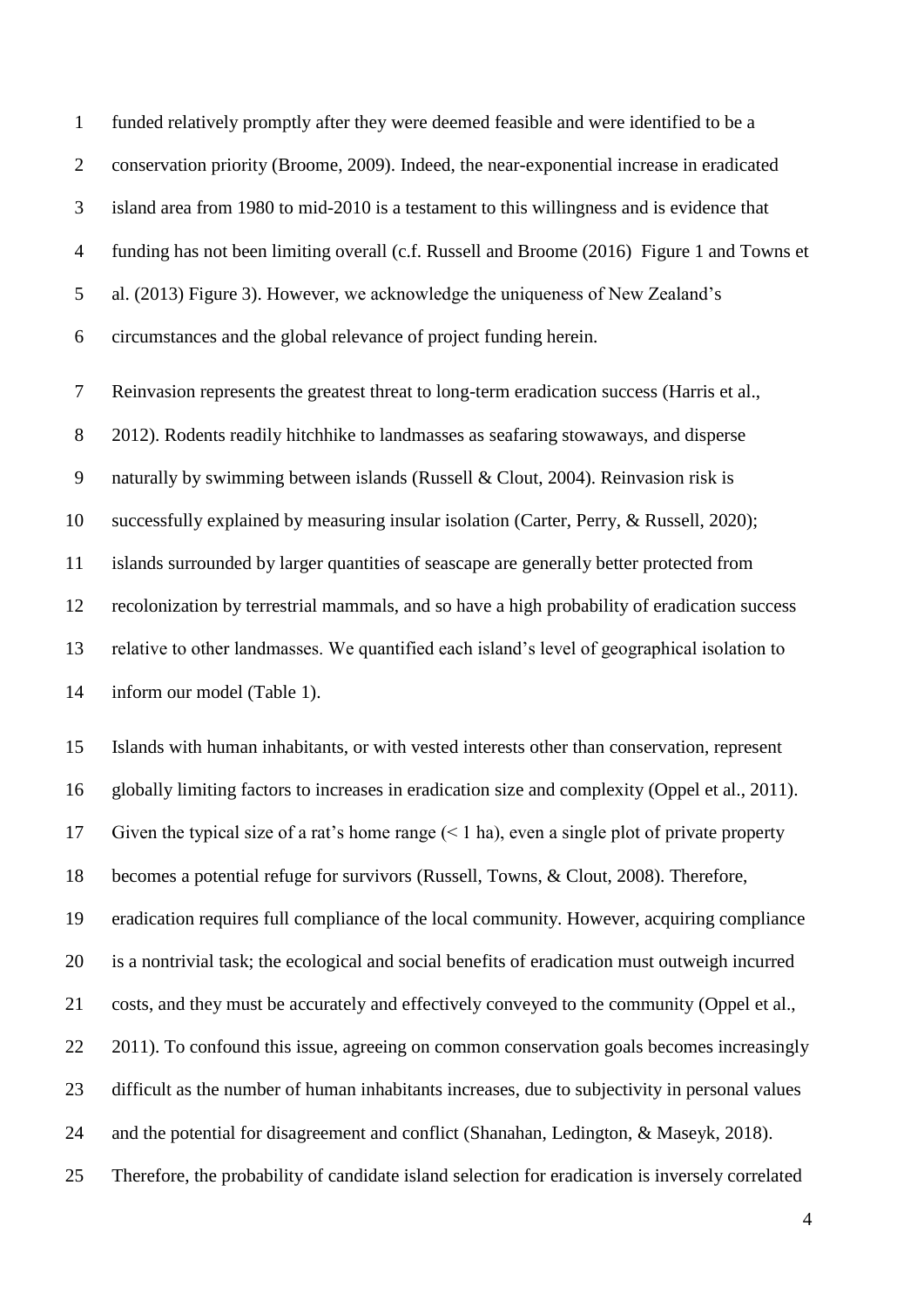| $\mathbf{1}$   | with human inhabitation. We captured this aspect of attaining socio-political support for       |
|----------------|-------------------------------------------------------------------------------------------------|
| $\overline{2}$ | eradication by collating land-tenure metrics for each island, including the type of vested      |
| 3              | interest(s) (e.g., public, private, mixed tenures), and by quantifying the number of            |
| $\overline{4}$ | documented stakeholders (Table 1).                                                              |
| 5              | We obtained measures of insular isolation (Table 1) following Carter et al. (2020). This        |
| 6              | approach synthesized many commonly used isolation metrics in to parsimonious factors,           |
| $\tau$         | including Distance, Insular Network (Area), Stepping Stones, and Landscape Isolation            |
| $8\,$          | (Buffer). We modelled the effect of human-mediated transport (Landing) on island isolation      |
| $\mathbf{9}$   | following Russell and Clout (2004) by considering the presence of landing structures,           |
| 10             | including wharfs and airfields, as potential reinvasion sources. All such variables were        |
| 11             | calculated in ArcGIS 10.5.1 (ESRI, 2011). Distance, Area, and Buffer measures were              |
| 12             | calculated using the standard ArcGIS toolset. Stepping Stones required application of least-    |
| 13             | cost methodology; we assumed minimal traversal through open-water and sheer cliff faces         |
| 14             | (Russell et al., 2008). A detailed overview of our least-cost methods can be found in Carter et |
| 15             | al. 2020. We collated the location of different landing structures using the NZ Wharf Edges     |
| 16             | (LINZ Data Service, 2019) and Airport/Airfield Polygon (LINZ Data Service, 2020) layers         |
| 17             | provided by Land Information New Zealand Data Service (LINZ). GIS landmass polygons             |
| 18             | were also provided by LINZ (LINZ Data Service, 2018b). Continuous variables were                |
| 19             | standardized to zero mean and unit variance to conform to statistical assumptions and were      |
| 20             | transformed $(log_{10}$ or cubed-root) to remove skew (Table 1).                                |
| 21             | We collated land-tenure metrics using GIS layers provided by the NZ Primary Parcels             |
| 22             | Dataset (LINZ Data Service, 2018a), and the Māori Land Spatial Dataset (Maori Land Court,       |
| 23             | 2017). We designated an islands' vested interest(s) as including any of Public, Private, and    |
| 24             | Māori (Table 1). Public islands were those with land owned or administered by New               |
| 25             | Zealand's Crown estate, Private islands were those with land held as non-government fee         |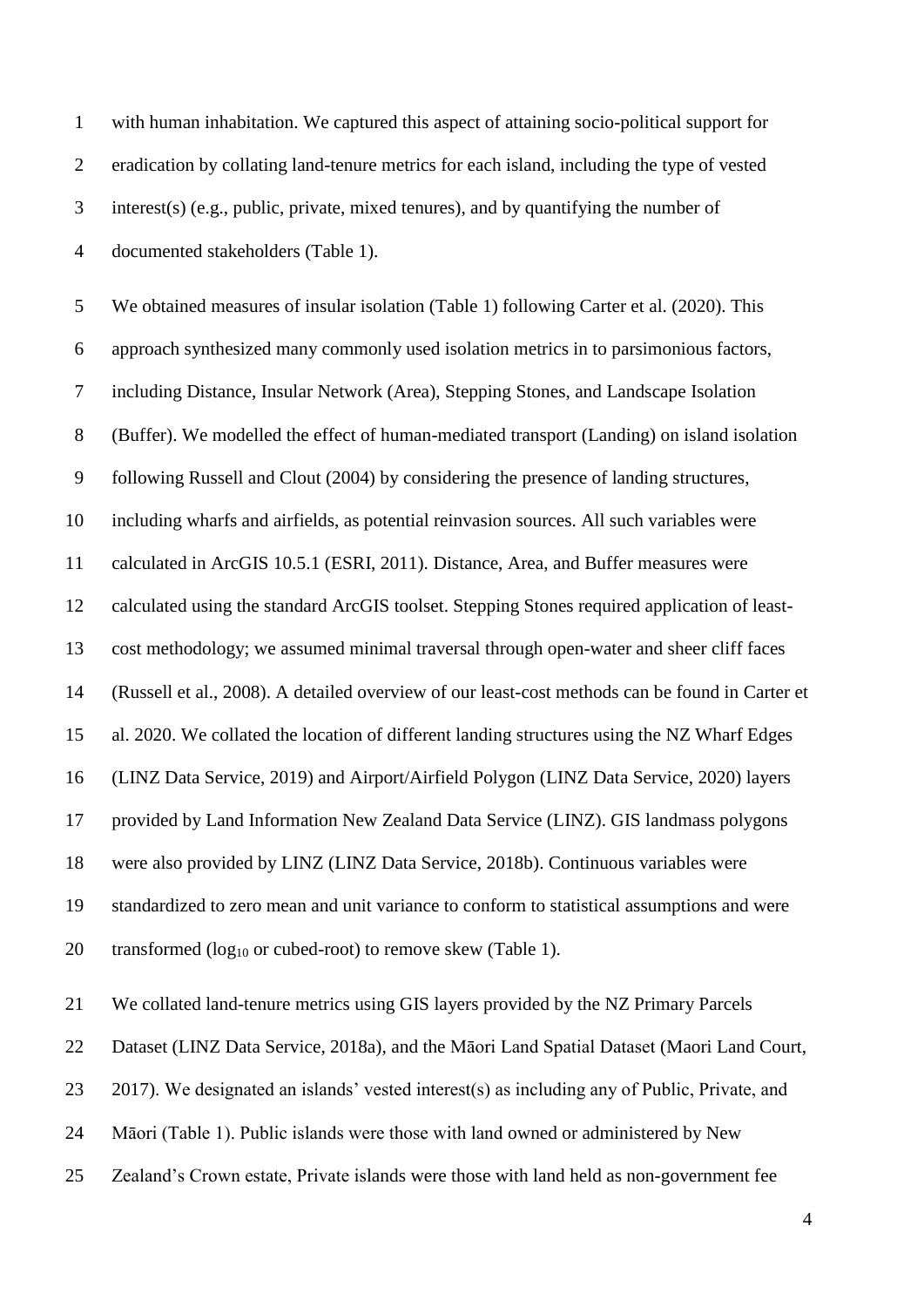simple properties (including those listed under leasehold, unit title, and cross lease), and Māori islands were those with land identified under *Te Ture Whenua Māori Act* 1993. Islands with mixed land ownership were included in our prioritizing model using interaction terms. We distinguished between Private and Māori land tenures due to the recognized differences in social organization and political composition, which have an effect on wildlife management practices (Russell et al., 2018). We converted the number of stakeholders (Private or Māori owners) per island in to categorical variables. Finally, we included an interaction term to account for correlation between insular land area and the number of 9 private stakeholders  $(r_s = .29, p < .01)$ . Doing so allowed us to extricate potential effects of human inhabitation on eradication success at increasing geographic scales, should they be present in our dataset.

### **iii. Predicting the time to eradication success**

 We used survival analysis, also referred to as 'time-to-event' analysis, for making temporal predictions and rankings. The rankings obtained can then be interpreted as prioritizations over time. Survival analysis models the time required for an event of interest to occur for an individual, and the factors influencing the occurrence of those events (Hosmer, Lemeshow, & May, 2008). Survival analysis methods resemble the standard regression-modelling paradigm where statistical hypotheses are tested concerning the relationship of predictors to an outcome variable (Hosmer et al., 2008). Here, the outcome dependent variable is 'survival time' - any real and positive value with a continuous distribution (Hougaard, 2012). An 'event' can be any discrete and measurable occurrence capable of happening to an individual, and an 'individual' refers to any entity capable of experiencing the event. We extend the survival framework to investigate the survival time for implementing rat eradication projects on islands. Here, our event of interest is the eradication of rats. An eradication occurs when all rat species present are documented as being purposefully extirpated from a particular island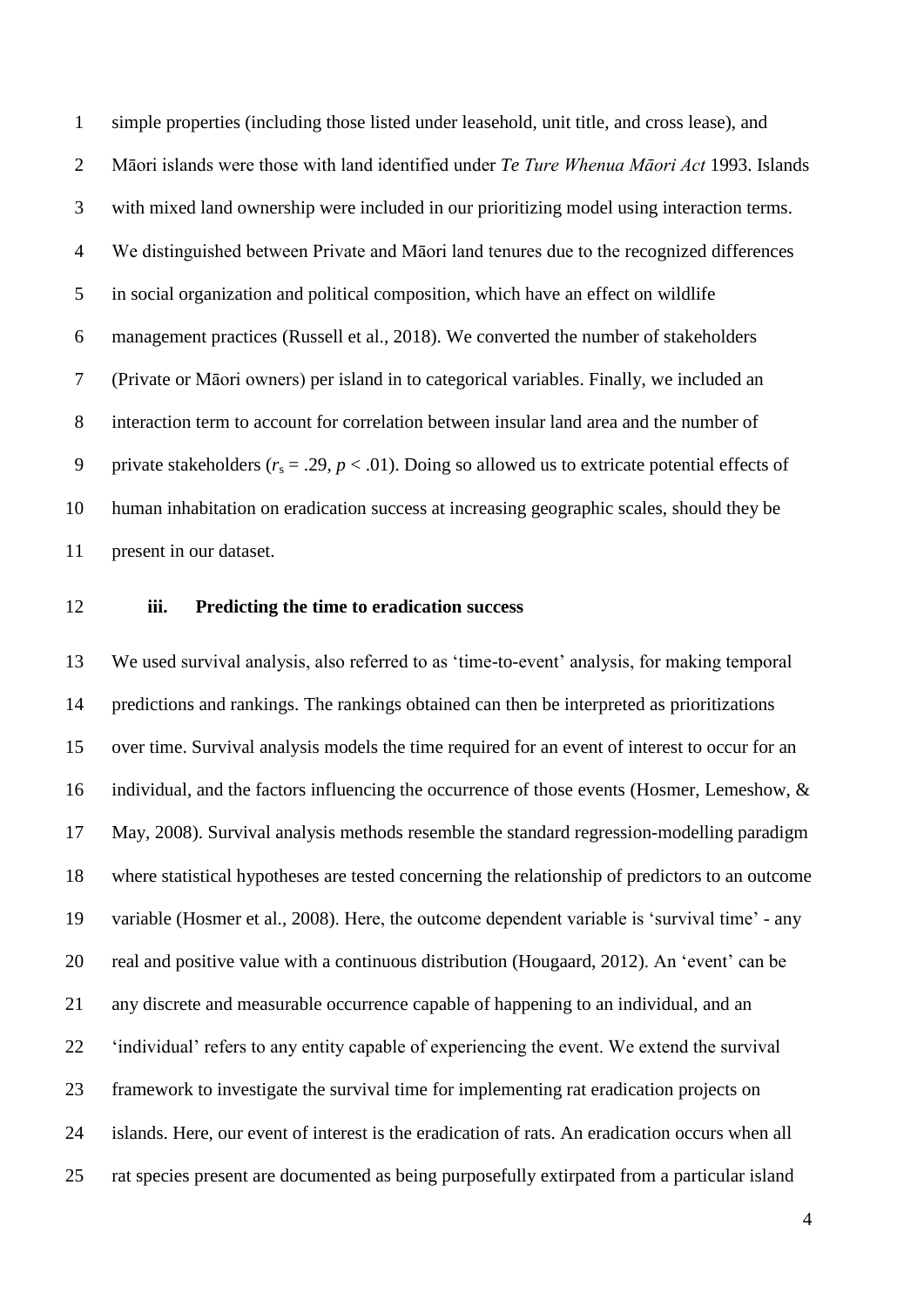(constituting a successful project). The individual for which the event occurs is the island hosting rats (not the rats themselves), and the summation of these islands is the population of individuals for which we measure survival time. Therefore, survival time in this instance is defined as the time to the occurrence (implementation followed by successful conclusion) of an eradication for a rat-invaded island.

 An important concept of survival analysis is censorship; censorship is used to interpret the occurrence of events that have not been directly observed (Hosmer et al., 2008). An individual becomes censored when monitoring stops and the event of interest has yet to occur. Censorship enables inclusion of that individual for the period of time they are known to be present for, even if the event never occurs. We considered islands (i.e., individuals) who have had rats eradicated (i.e., experienced the event of interest) sometime between 1980 and 2020 to be uncensored because the eradication year is known. Islands that have yet to have rats eradicated are censored because the eradication date is known only to exceed the timeframe of the study (known as 'right censorship'). We used the island's most-recent eradication status, taken at the time of the study, to designate censorship (however, reinvasion events were considered in our assessment of model validity). Other instances of censorship, including extinction of rat populations, and unknown eradication dates (i.e., interval censorship) did not occur. A single occurrence of left censorship, where the eradication date is known to proceed the start of the study, was removed (Titi Island: 40.95°S, 174.14°E). From our survival data, we estimated the survival function using the Kaplan-Meier (or 21 product-limit) estimator (Kaplan & Meier, 1958). This function, given as  $S(t) = P(T > t)$ , estimates the probability *P* of observing a survival time *T* that exceeds some specified time *t*. The Kaplan-Meier estimator includes information from all individuals of the given population (regardless of censorship) by considering survival at any point in time as a series of steps defined at the observed survival times (Hosmer et al., 2008). An estimate of the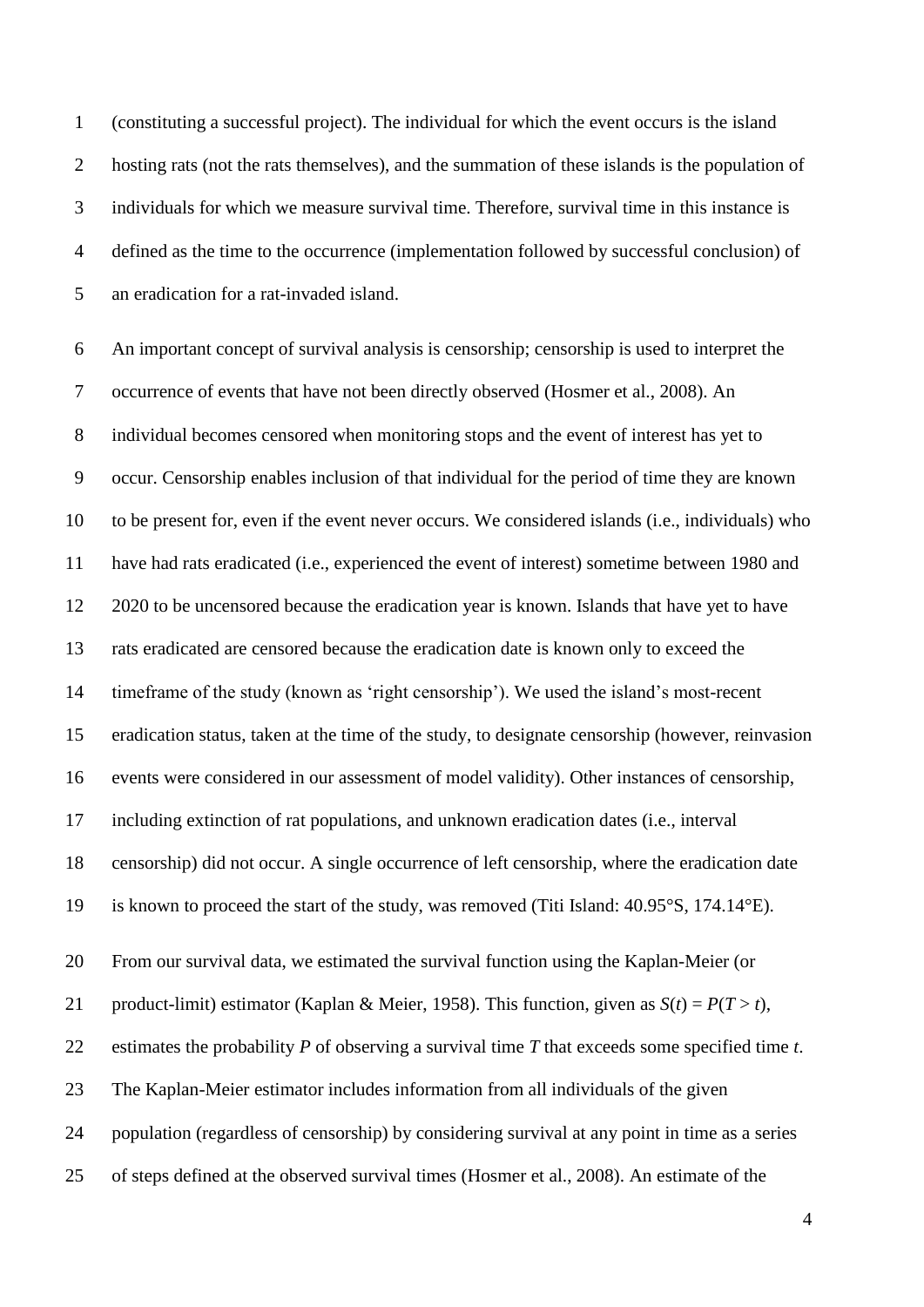overall survival function for the population is then provided by multiplying the conditional 2 probability of known survival at each observed survival time. A survival curve represents the survival function graphically and shows cumulative survival over time. We used the survival curve as the fundamental building block of our time-based predictions. In the context of our study, *S*(*t*) represents the cumulative probability that a rat-invaded island remains un- eradicated (or rat-invaded) beyond time *t.* We estimated the survival function using the 'survival' package (Therneau, 2015) in R 3.4.1 (R Core Team, 2017). See Appendix S2 for complete details regarding estimation of *S*(*t*).

 With our survival curve, we were able to predict the time to eradication success. We provide an overview herein; for complete details, see Appendix S2. We first (*i*) used maximum likelihood estimation to fit relevant right-skewed parametric distributions to our survival curve (Groeneboom & Wellner, 1992). A single distribution was then selected by maximizing the likelihood function taking in to account right censorship. We used a parametric bootstrap estimate of standard error, based on 100 bootstrap replications (Efron & Tibshirani, 1993), to generate 95% confidence interval estimates (95% CIE). Next, we (*ii*) used information- theoretic techniques to select an appropriate candidate model for our distribution (Burnham & 17 Anderson, 2002). We used Akaike's information criterion (AIC<sub>C</sub>, small sample version) to 18 select one model from among a suite of candidates; plausible candidates had  $\Delta AIC_C \leq 2.0$  relative to the best fitting model. Finally, we (*iii*) predicted the time to eradication success for invaded islands using our selected candidate model. All statistical analyses were performed in R 3.4.1. Probability density functions were provided using the 'actuar' (Dutang, Goulet, & Pigeon, 2008), 'flexsurv' (Jackson, 2016) and 'invGauss' (Gjessing, 2015) packages, or were introduced to the R environment manually. All distributions were fitted using the 'flexsurv' package. Candidate model combinations were generated using Python 2.7.16 (Python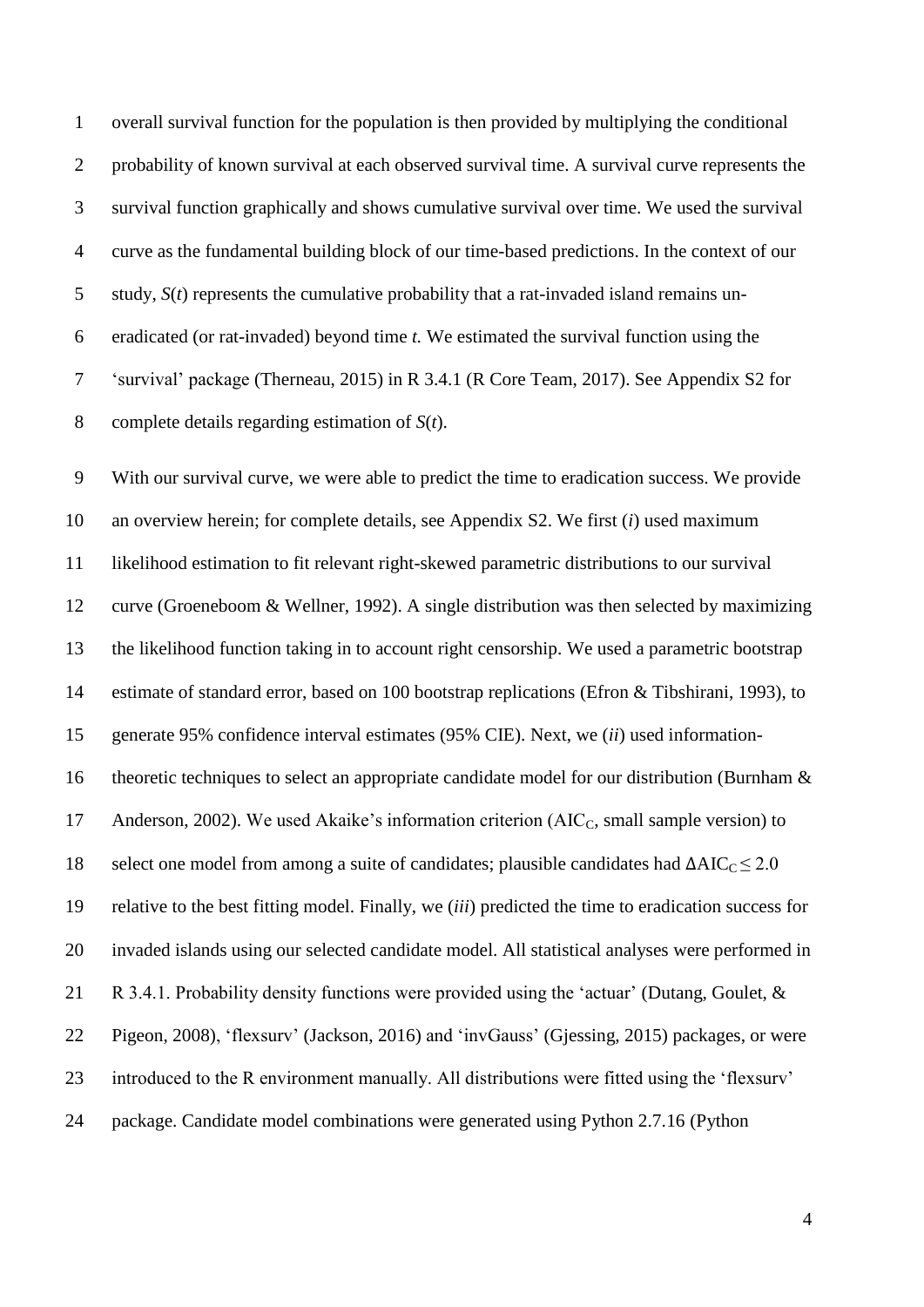Software Foundation, 2019) and evaluated in R using a high performance computer (HPC) from the New Zealand eScience Infrastructure.

 We frame our temporal predictions by investigating PF2050's goals and challenges using the survival context. We made three separate predictions in total – two for individual islands (i.e. the 'individuals') and one for the New Zealand archipelago (i.e. the 'population' of islands). We make this distinction apparent because prediction methodologies differ slightly between scales. For individuals, survival outcomes are interpreted in the same manner as other regression extensions predicting for dichotomous outcomes – the dependent variable is a continuous probability lying within a spectrum (namely logistic regression; see Bischof et al. (2012) or Conner et al. (2018) for examples). Therefore, we selected an *a priori* probability value with which to deem an eradication project 'successful'; we assumed rats can be assuredly eradicated from an island when its cumulative eradication probability exceeds 80%. Eighty-percent constitutes an appropriate and conservative benchmark because it is the current success rate of rat eradications on tropical islands (i.e. the projects with the lowest success rate globally) (Holmes et al., 2015). Thus, an island is predicted to be a candidate for successful eradication when its survival probability falls below 20%, although not without what is considered by practitioners an acceptable risk of failure. For population-level predictions, estimates are based upon the cumulative proportion of eradication successes across all islands through time. This prediction simply documents New Zealand's projected eradication trajectory instead of relying on *a priori* assumptions.

 For our first individual-level prediction, we determined the feasibility of extirpating rats from each of the 18 invaded island reserves (Table S2.1) (Parkes, Byrom, & Edge, 2017) by 2025 by calculating eradication probabilities for these islands at this interim deadline (interim PF2050 objective 3.3) (Cabinet New Zealand, 2016). For our second individual-level prediction, we determined the probability of extirpating rats from each invaded island by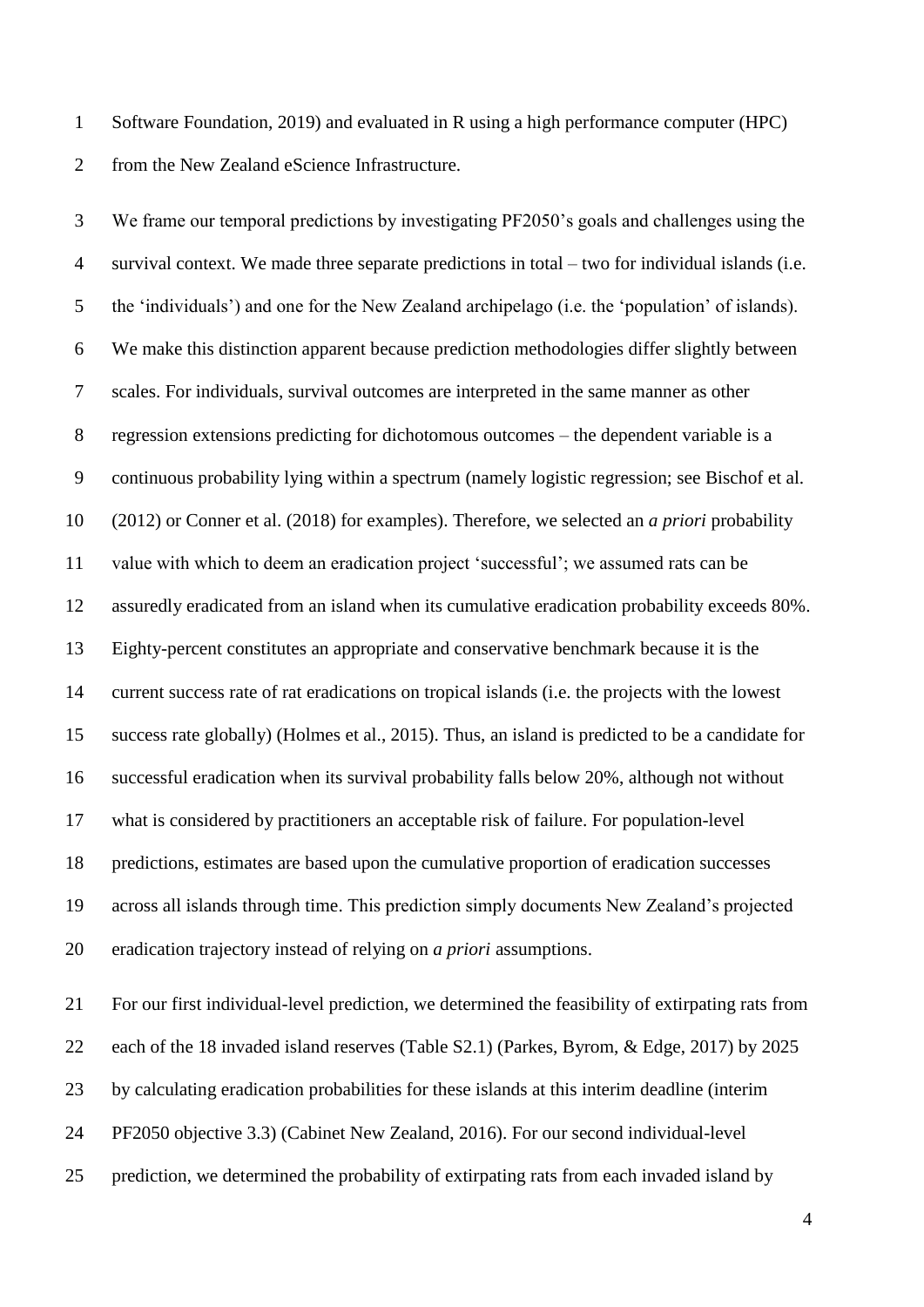2050. We also predicted the expected eradication year and identified the factor(s) that project success is most dependent upon for these islands. To determine these factor(s), we considered each variable of our selected candidate model in turn as irrelevant to eradication success. Holding all other variables constant, we minimized the effect of each single variable increasing survival probability, or maximized the effect of single variables decreasing survival probability. The variable(s) with the largest influence on survival time was then identified for each island. Finally for our population-level prediction, we determined the feasibility of extirpating rats from all islands by 2050 (coinciding with PF2050 objective 1) (Cabinet New Zealand, 2016; Sage, 2020). In short, these predictions determine whether an individual invaded island of interest is likely to be rat-free by 2025 (if applicable) or 2050 and whether the current rate of conservation advances is sufficient for achieving PF2050 as a whole.

#### **iv. Assessing model validity**

 We conducted two retrospective tests to assess model validity. We first (*i*) investigated the effect that rat reinvasion might have had on PF2050's proposed timeline by comparing the eradication probability of eradicated islands that previously experienced reinvasion following eradication with those that have not experienced reinvasion. Conceptualizing the eradication process as a single-event simplifies the true nature of survival for an invaded island. Indeed, a rat-free island is continually susceptible to reinvasion and exclusion can never be guaranteed to last in perpetuity (Harris et al., 2012). Therefore, this investigation determines if a single- event model is appropriate for characterizing the eradication process through time. We hypothesize that there is no difference between groups, given that concerted efforts have been made to thwart rodent incursions (the precursor of reinvasion) over the past 20 years (Russell & Broome, 2016). We used the Cox proportional hazards model (the Cox model) with stratum (Hosmer et al., 2008) to compare the survival (i.e. probability an island remains un-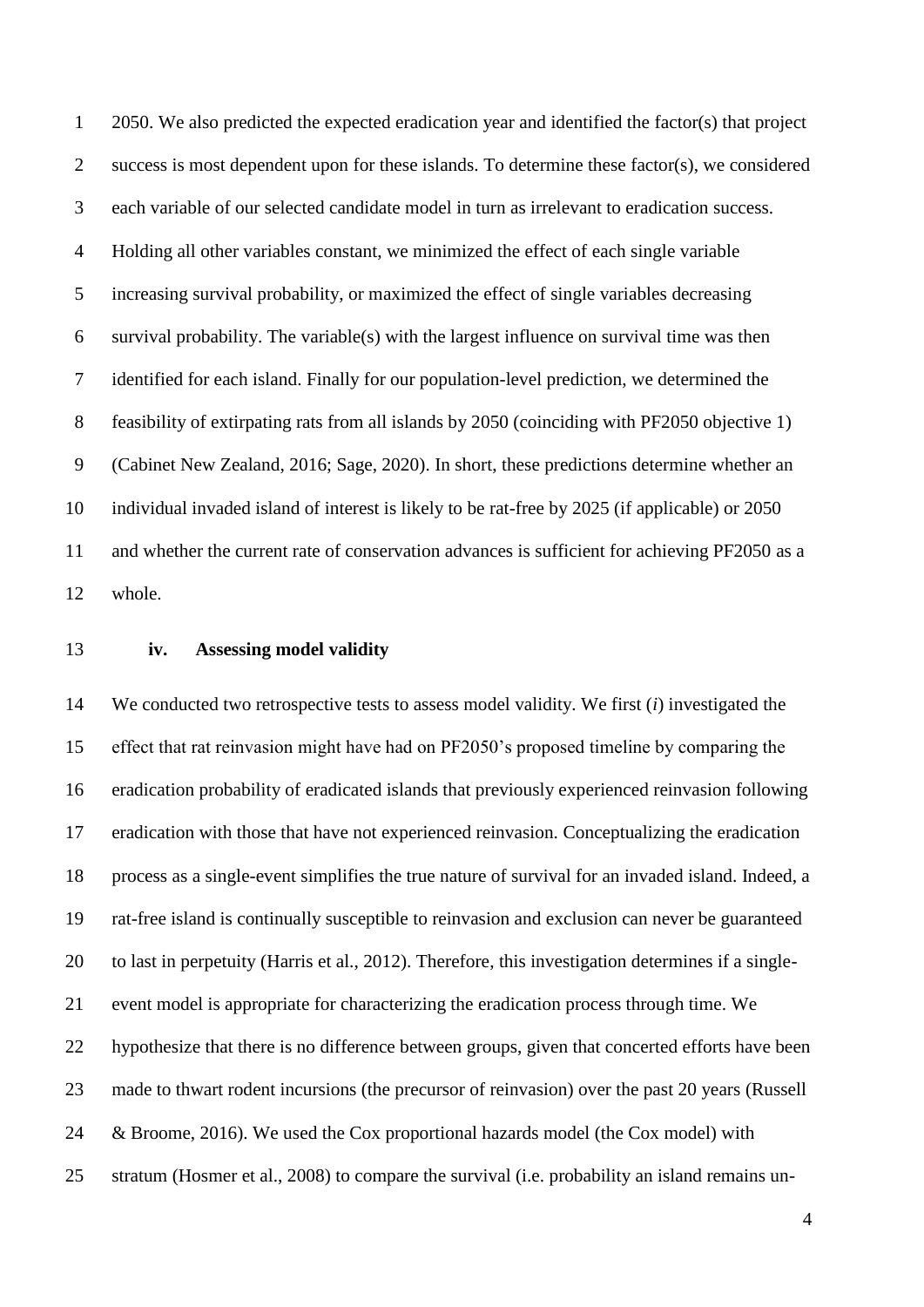eradicated) of eradicated islands that previously experienced reinvasion with those that have 2 not experienced reinvasion. We then used the log-rank (Mantel-Haenszel) test to determine whether the effect of reinvasion on observed survival was statistically significant (Peto & Peto, 1972). In total, 23 different eradicated islands have been reinvaded and 57 have not (Appendix S1). See appendix S2 for an in-depth overview of the Cox model in relation to our study.

 For our second test (*ii*), we investigated the predictive power of our selected candidate model. Here, we replaced parameter estimates from our selected model with estimates from New Zealand's eradication history as at 2010 (years 1980-2010). We considered the event status of islands at this time and predicted the probability of eradicating rats from invaded islands within the 2010-20 decade. We hypothesize that islands actually cleared of rats within the 12 2010-20 decade (n = 12) should have a high probability of project success ( $> 80\%$  eradication probability) by year 2020, seeing as eradication actually occurred within this timeframe.

**Results**

## **i. Describing New Zealand's rat-eradication history on islands**

16 Log likelihoods  $[\log(L)]$  for the fit of different distributions indicated highly skewed right- tailed curves appropriately characterize New Zealand's rat eradication history. The inverse 18 gamma, inverse Gaussian, and Burr distributions were the best fitting options ( $log(L)$  of - 390.31, -390.34, and -390.35, respectively) with nearly identical survival estimates (Figure S3.1). We ultimately selected the inverse Gaussian distribution to describe our data (Figure 2) due to similarities in our characterization with stochastic population-persistence models previously used to investigate mammal persistence on islands, e.g., Duncan and Forsyth (2006). These models demonstrate how island populations, affected solely by fluctuations in environmental and demographic stochasticity, have persistence times approaching an inverse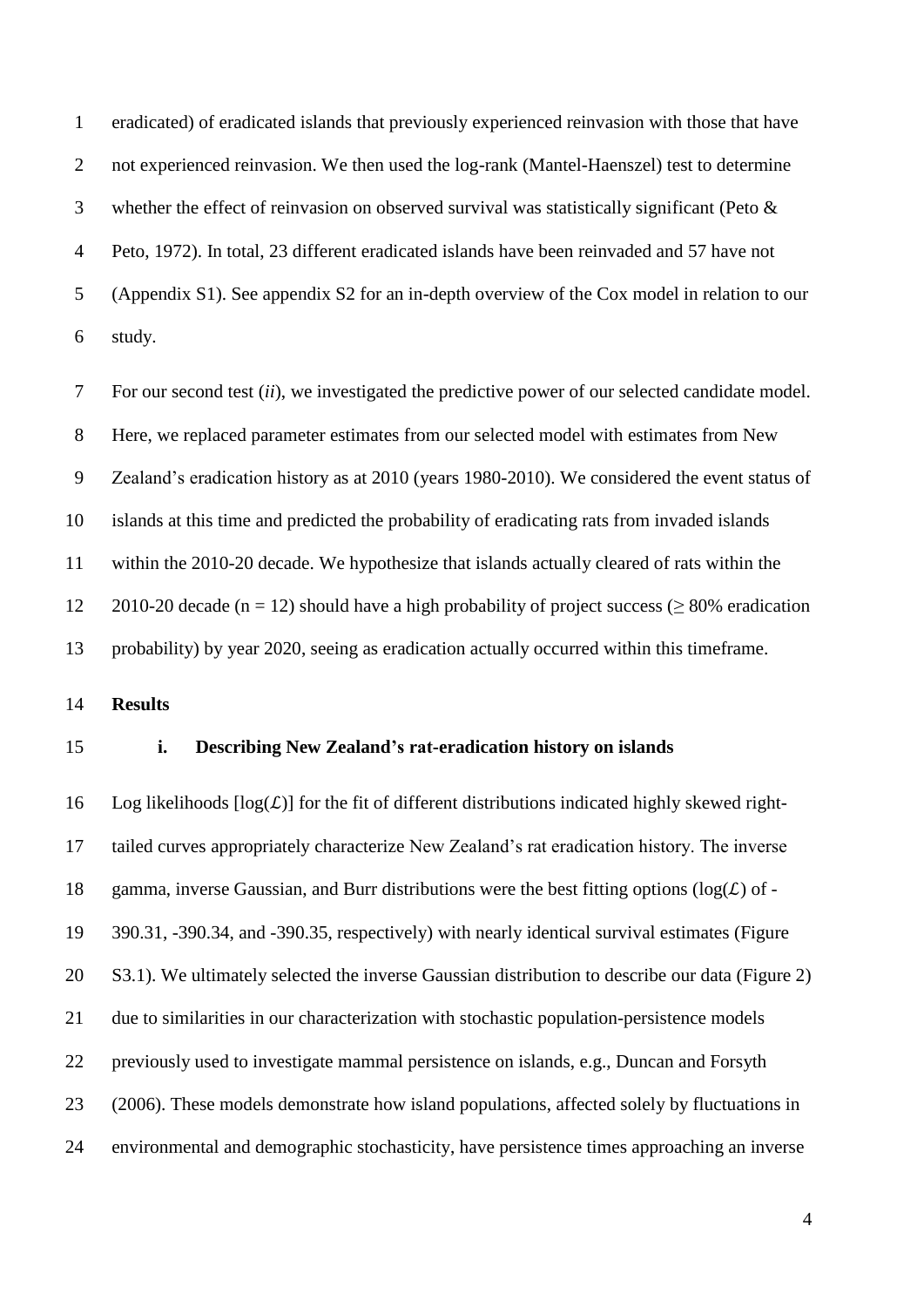Gaussian distribution (Dennis, Munholland, & Scott, 1991; Lande & Orzack, 1988). The survival trajectory of our dataset should be similar because rats have inhabited all considered 3 islands for an extended length of time  $(\geq c.a. 25 \text{ years})$  (Duncan & Forsyth, 2006) and eradications are analogous to stochastic events that result in population extinction (Dennis et al., 1991).

 Modelling the observed survival data with an inverse Gaussian distribution adequately described New Zealand's 40-year eradication history (1980-2020, Figure 2). After an initial lag-period of *ca* 10 years (1980-1990), New Zealand's rate of eradication successes were relatively constant until 2005 (*ca* 15 years), upon which the frequency became more erratic. From *ca* 2010 and beyond, incremental advances in eradication technology (e.g., implementation of eradication units and multi-species eradication projects (Griffiths et al., 2015)) resulted in a significant number of simultaneous eradications, followed by periods of eradication inactivity. Our selected distribution over-estimated survival during these periods but appropriately characterized survival when activity re-occurred.

#### **ii. Factors influencing the time to eradication success**

 Of the different candidate models (representing all possible combinations of explanatory 17 variables and their interactions), eight had substantial support with  $\Delta AIC_C \leq 2.0$  relative to the best performing model (Table 2). All eight models included the parameters island area, land buffer (i.e. proportion of land surrounding the focal island), the number of private owners, and the number of Māori owners. Seven of the eight models also included the number of stepping stones, and the presence of a landing structure. However, the four parameters of distance offshore, public, private and Māori interest were present in only zero to two candidate models. These parameters all increased the relative expected information (Kullback-Leibler) distance and decreased overall model parsimony, suggesting a relatively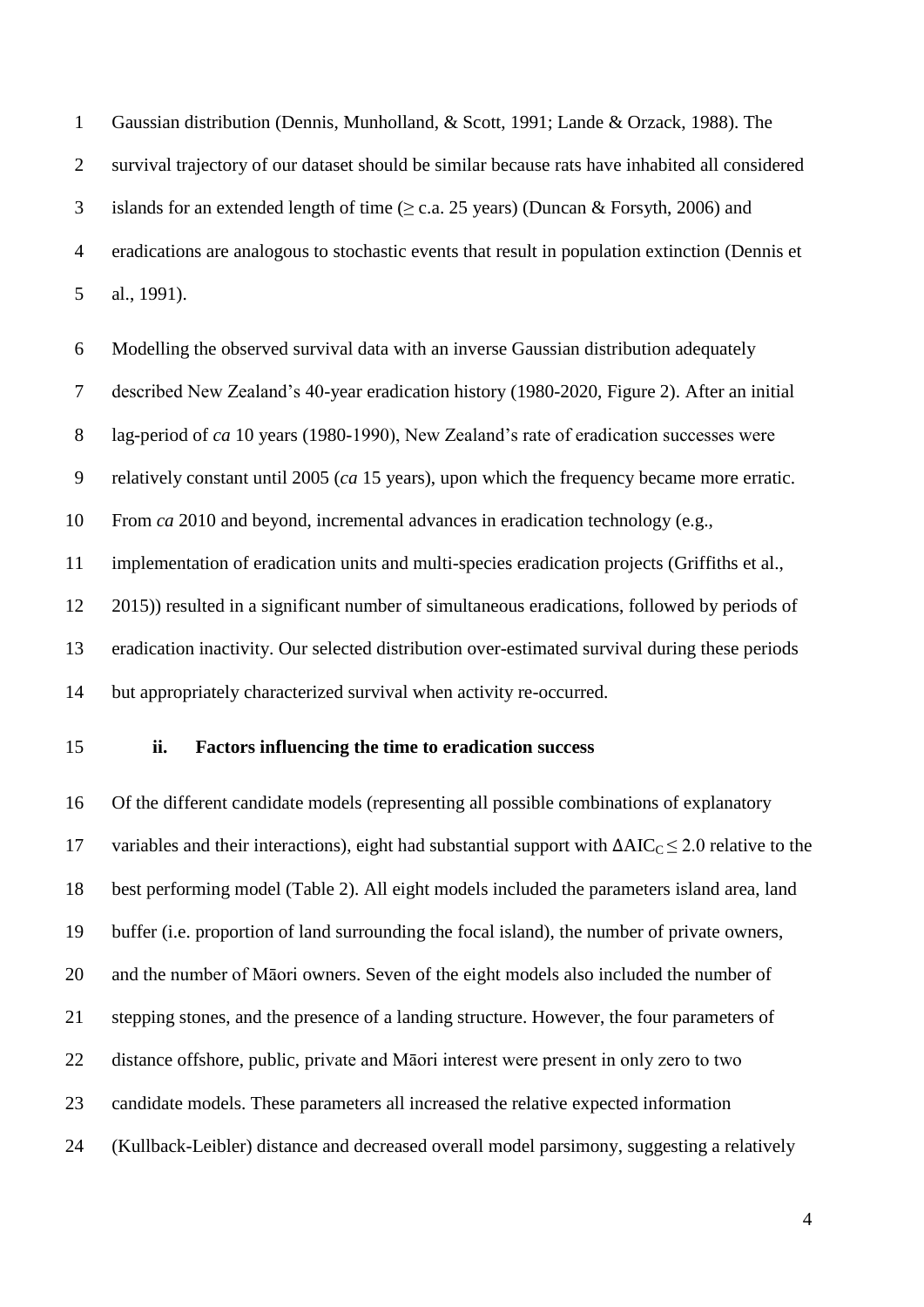poor approximation of the survival data (Burnham & Anderson, 2002). Therefore, these four 2 parameters were considered unnecessary for predicting the time to eradication success. We thus used our highest ranked model, which contained all other explanatory parameters (Model 1, Table 2), to make eradication predictions for each rat-invaded island.

### **iii. Eradication predictions**

 Our highest ranked model predicts only two of 18 rat-invaded island reserves are likely to be 7 rat-free ( $\geq$  80% eradication probability) by 2025 (Table S3.1), and 14 of 74 islands are likely to be rat-free by year 2050 (Table S3.2). Moreover, our projected survival curve (Figure 2) has a survival estimate of 0.28 (0.14, 0.41 95% CIE) at 2050 (i.e. a cumulative eradication probability of 72% of islands for our dataset). The survival curve did not drop to 0.01 within the foreseeable future (projected to 2080). Eradication probability generally increased in the presence of stepping stone islands and landing structures but decreased with increasing island area, and buffer proportions. Eradication probability also decreased with the number of owners (both private and Māori), though this relationship was not necessarily true for islands with a 'high' number of owners (Table 2). This particular result is likely a reflection of the small sample size within specific categorical bins selected for the number of private and 17 Māori owners (e.g. the number of owners having a 'high' factor level: private  $n = 7$ , Māori n  $18 = 14$ ), as opposed to some exposed truism of rat-eradication on inhabited islands. Overall, the predicted outcomes (i.e. eradication predictions for each island to 2025 and 2050, and the total proportion of rat-free islands at 2050) cast doubt as to whether the desired conservation policy will be achieved within the designated timeline under current technology and projections. Our predictions suggest PF2050's objectives are not feasible under current rates of eradication advancement.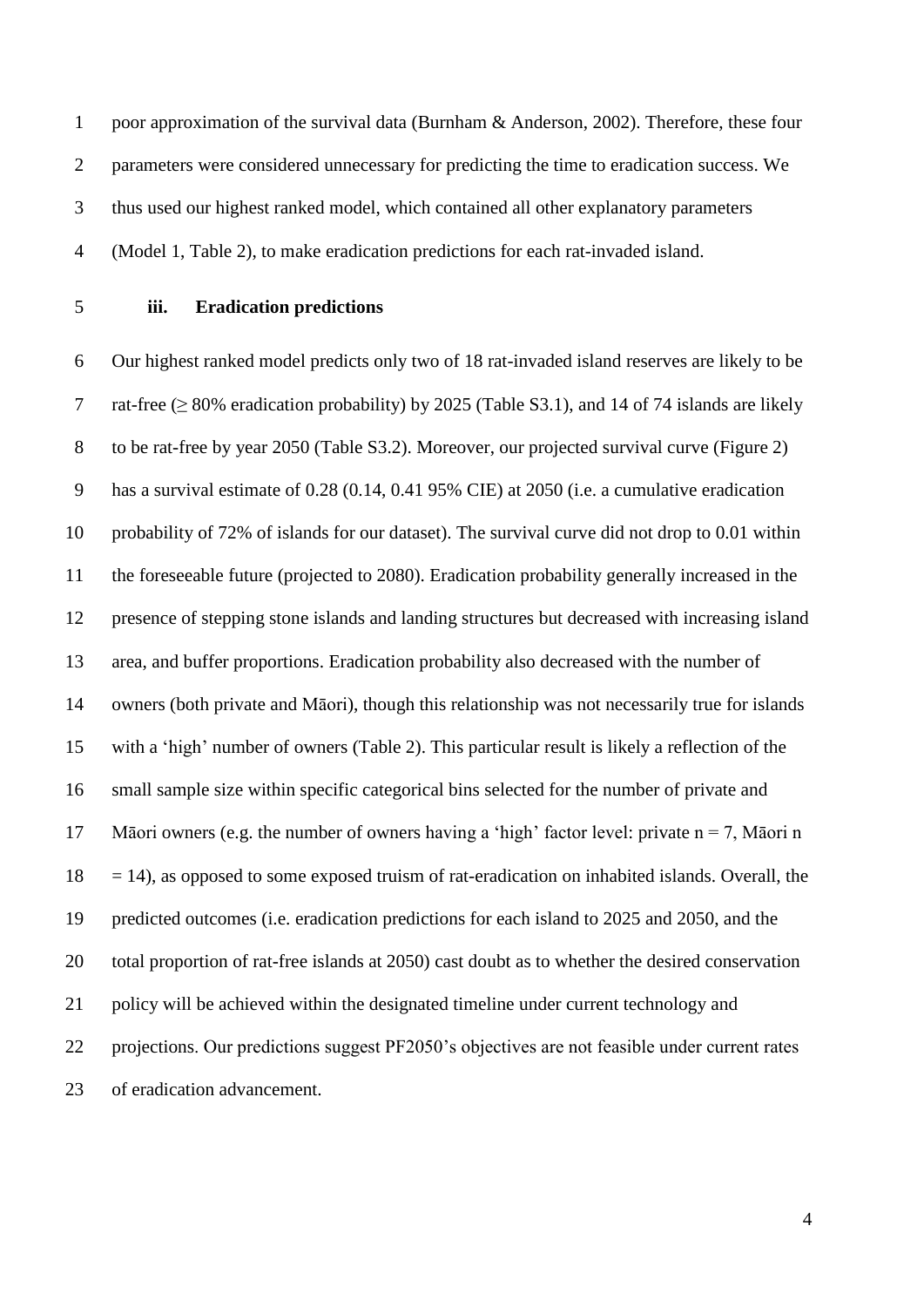We further demonstrate the effect of the highest ranked model terms on survival probability with their influence on the fitted distribution's mean parameter and dispersion value, through year 2050 (Figure 3). Except for the number of private and Māori owners (Figure 3e-f), all survival curves were fitted using an "average" island and were manipulated using respective parameter factor levels, discrete values, or selected thresholds for continuous variables. Threshold values for insular area were selected to highlight New Zealand's conservation strategy of targeting medium-sized islands for eradication. An "average" island had a mean value of each model parameter (16.54 % surrounding land-area, one stepping stone along the dispersal pathway, smaller than 316 ha, absent of landing structures, and no private or Māori owners; Table 1). Private and Māori ownership curves required slightly different survival 11 descriptions due to variable correlation (based upon one-way analyses of variance with  $p <$  .05, effect of area on: private ownership levels *F*3, 150 = 17.93, Māori ownership levels *F*3, 150 13 = 3.49, and the presence of landing structures  $F_{1,152} = 34.88$ ; see Appendix S2 for complete details).

#### **iv. Retrospective analysis**

 Supporting our first hypothesis that reinvasion has not drastically affected PF2050's timeline, the re-eradication of formerly eradicated islands post-reinvasion was not statistically different from islands never having experienced reinvasion (log-rank test of the Cox proportional 19 hazards model with stratum (Hosmer et al., 2008): *test statistic* = 0.32,  $df = 1$ ,  $p = .57$ ). Contrary to our second hypothesis, only four of 12 islands eradicated within the 2010-20 21 decade were predicted to have a high probability of eradication success by  $2020 \ge 80\%$ ; 22 Table S3.3). However, nine of 12 islands had an eradication probability > 70%, and all islands actually eradicated within the decade had > 50% eradication probability (Table S3.3). We purposefully used a conservative 80% probability threshold to provide a stringent test of our dataset. Appropriate success thresholds may in fact be context dependent and, evidently,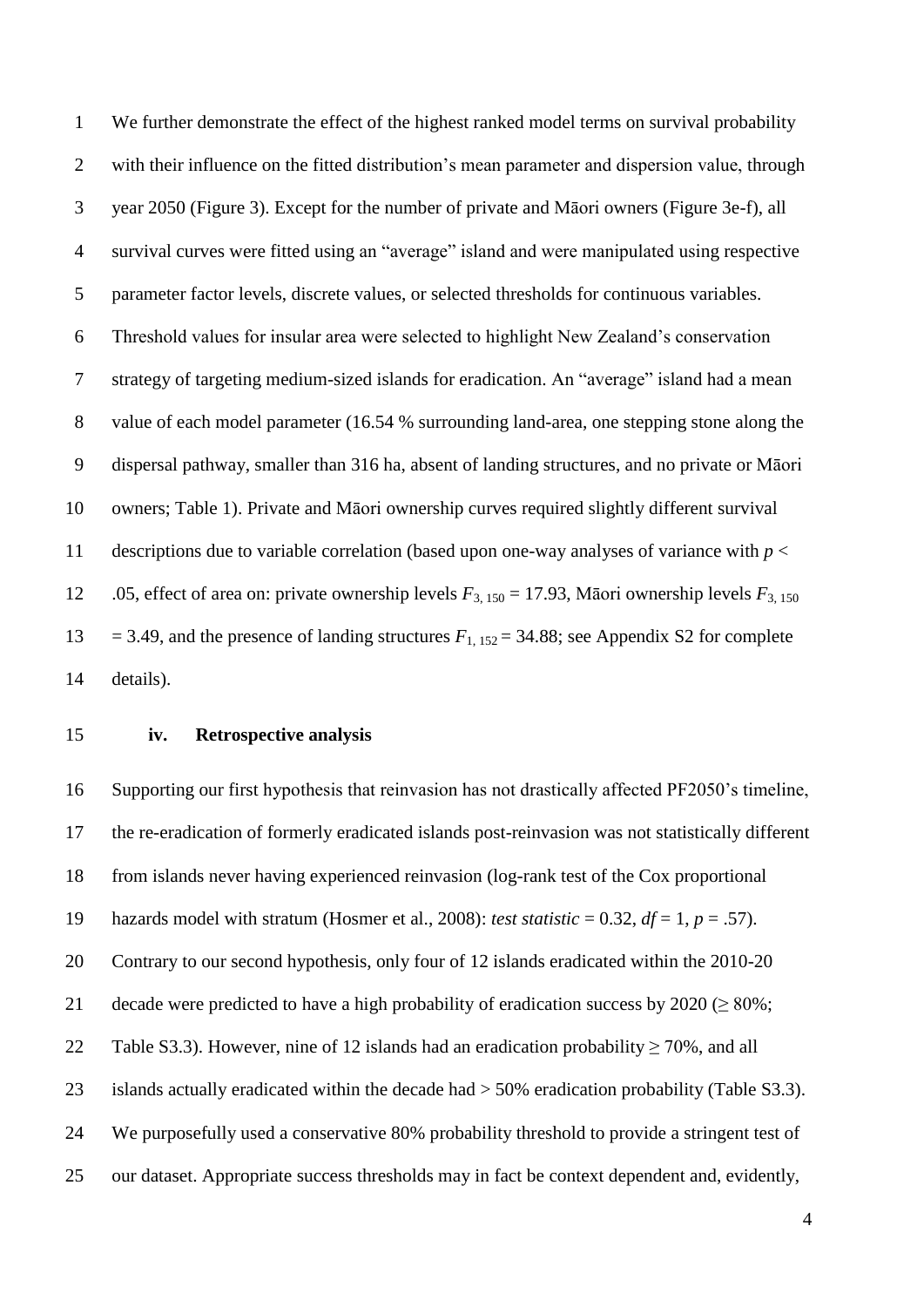rats can be successfully eradicated from some New Zealand islands under lower success thresholds (e.g. when a regional commitment to biosecurity is higher).

**Discussion**

#### **i. Eradication predictions**

 Invasive rats have caused multiple extinctions of island species, and their eradication is critical to saving and restoring native biota. Our survival model conservatively predicted only a fraction of the remaining rat-invaded islands in New Zealand will be eradicated of rats by the designated 2050 deadline (Table S3.1 and S3.2). Given these predictions are extrapolated based only upon the incremental improvements of past eradication practice, further advances are needed to achieve greater magnitudes of eradication step-change (c.f. Figure 2).

Therefore, we suggest it is imperative for New Zealand to invest in, and develop, novel

technical and social tools for eradication to increase the current rate of eradication successes.

Such technologies must be more effective than those of the past and must expand on current

capacities to enable projects of increased complexity. In the survival context, these

technologies must increase the instantaneous probability of eradication success at any given

point in time (describing the 'hazard function' of our survival model, Figure S3.2), thereby

steepening the descent of the survival curve that has begun to flatten.

A significant body of work seeks to overcome the limitations of the existing rodent

eradication toolbox. In particular, a suite of transformative technologies is being developed to

increase the humaneness and specificity of existing tools, but also to overcome current levels

of socio-political opposition and high fixed-costs (Campbell et al., 2015). Prominent

examples being considered in New Zealand include genetic systems (e.g., the 'Trojan female'

approach; Gemmell, Jalilzadeh, Didham, Soboleva, and Tompkins (2013)), species-specific

toxins (e.g., the Rattus-specific toxicant *Norbormide*; Rennison et al. (2012)) and novel social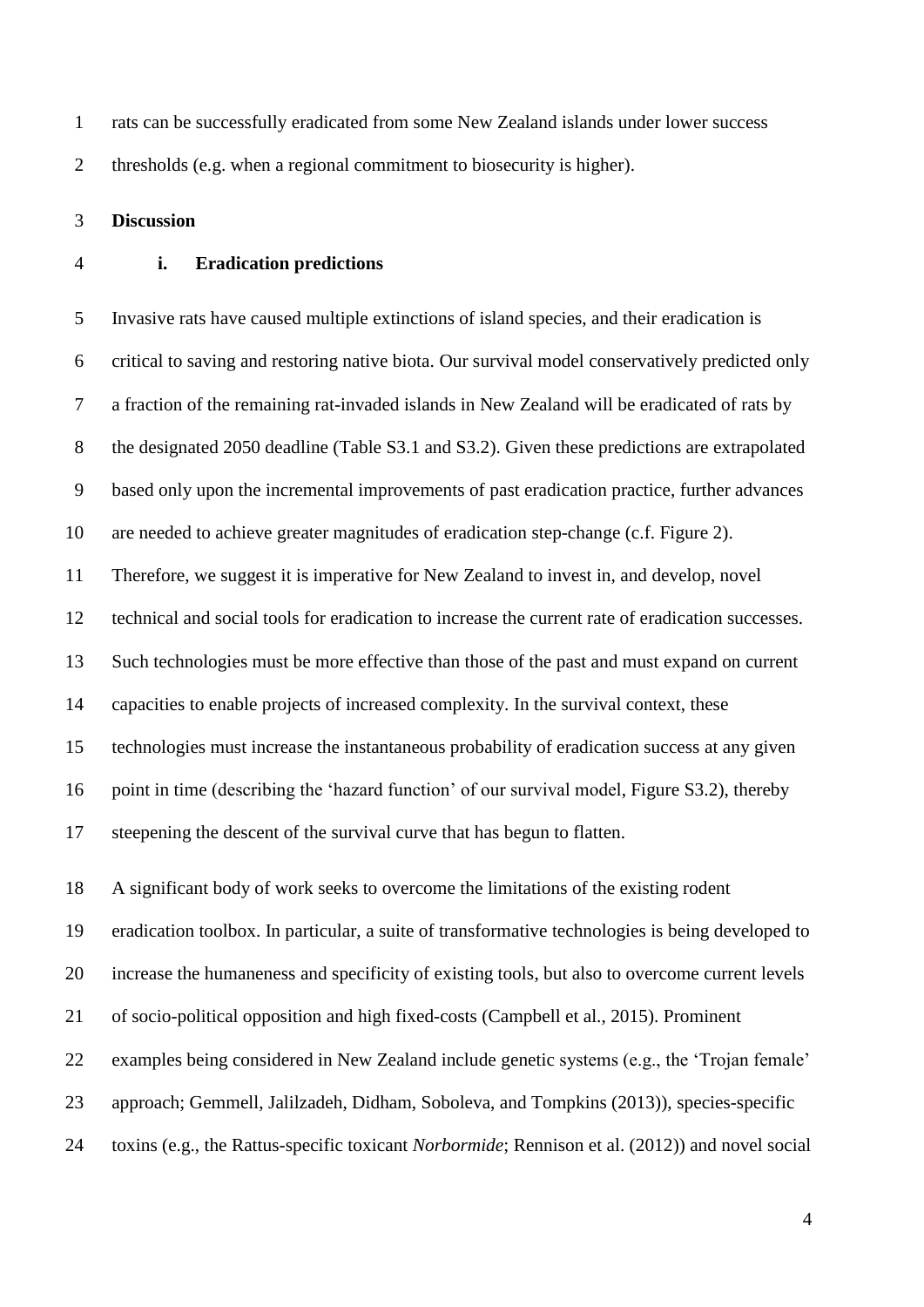processes (e.g., conservation conflict transformation Campbell et al. (2015), Madden and McQuinn (2014)) among others. Based upon the findings of our study, the scale of PF2050 and the heterogeneity of islands under consideration, a combination of transformative tools is likely required to achieve timeline goals. Moreover, substantial funding will be vital to making any such tool a reality. The New Zealand government and supporting bodies have expressed a strong desire to overcome the existing lag in eradication advances (over \$23million NZD was allocated to Predator Free 2050 Limited 2016-2020 and \$76million NZD has been committed from 2020-2024; Predator Free 2050 LTD (2020)) by recognizing that economic benefits and improved ecosystem services will outweigh incurred costs (Russell et al., 2015), and by virtue of the stated conservation goals (Sage, 2020). We expect in the future, once transformative tools are available, survival methods would substantiate how important this new funding will be to accelerating PF2050's timeline, but the relative novelty of this budgetary allocation currently forbids investigation due to a current lack of survival outcomes from the use of any new technologies yet to be implemented. As is the case with other transformative technologies throughout history, many of these new approaches have been subject to initial public skepticism and concern. Similarly to entrenched attitudes which limit existing technologies (e.g., aerially applied poison baits), programs of public engagement acknowledging and responding to underlying attitudes, social norms and behaviors will be critical to implementing transformative tools at scale (MacDonald et al., 2020). Indeed, not only will novel tools be essential to the success of PF2050, so too will be effective communication about the tools. However, as the New Zealand government championing of PF2050 is a recent event (from 2016), the galvanizing effect of this unifying program has yet to be reflected in eradication rates, which may steepen the curve's descent again.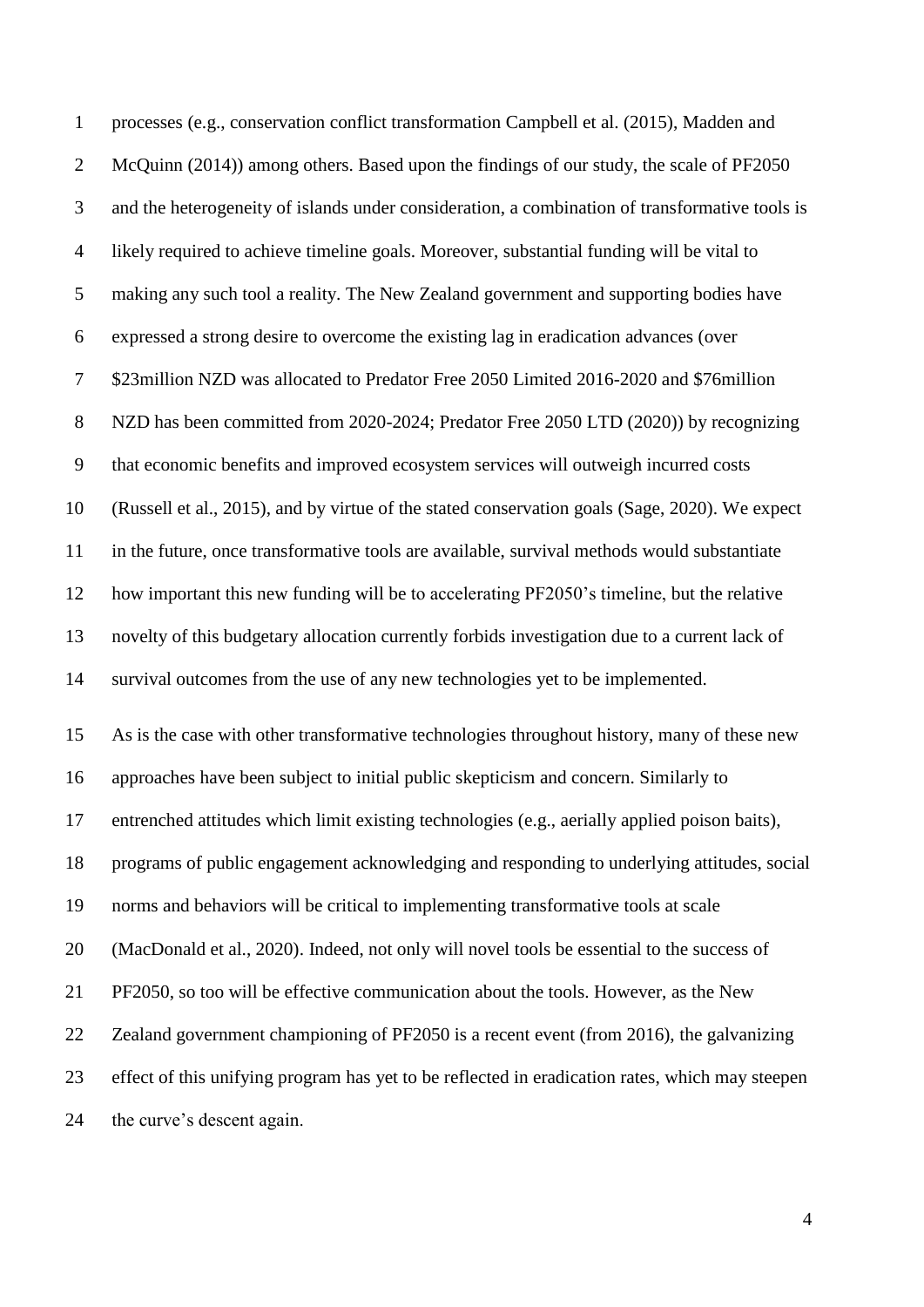Factors most influencing the time to eradication success were those present in our highest- ranking candidate model. We briefly interpret some of their impacts on survival (for complete details see Appendix S3). Expectedly, eradication probability declines with increasing island area, although advances in eradication technology mean the slope continues to flatten. We found that stepping stones increase eradication probability. Such a result seemingly contradicts biogeographical theory, given that stepping stones are noted to increase biotic exchange and hence reinvasion probability between two locations (MacArthur & Wilson, 1967). However, we posit this is due to the homogenously inhospitable seascape surrounding each island, and that distance offshore is correlated to stepping stone quantity in this instance (Carter et al., 2020). Our model affirms that accessibility to other landmasses (i.e. landscape buffer metric) directly influences the time to eradication success. Locations surrounded by land that can be accessed with ease are more difficult to defend against reinvasion (Carter et al., 2020), thereby increasing the time to eradication implementation and success. We also found that the accessibility of islands (presence of a landing structure) decreases the time to eradication success. Rodent presence is documented as being associated with landing structures on islands (Russell & Clout, 2004) and so along with simplifying project logistics, we suspect this results in preferential candidate selection. Finally, we found the largest impact on the time to eradication success is associated with an island's number of owners (regardless of their vested interests). In general, the probability of eradication success through time decreases as the number of island owners increases. However, we note this relationship is not as well defined for the number of Māori owners and some additional interpretation is required. The survival curve drops dramatically below the other variable curves for a 'high' number of Māori owners (> 500 individuals) at *ca.* 30 years, suggesting a non-linear relationship. We posit this outcome is due to the variable's selected bin size (see Appendix S3 for further details), but could also be an emergent reflection of the cultural commitment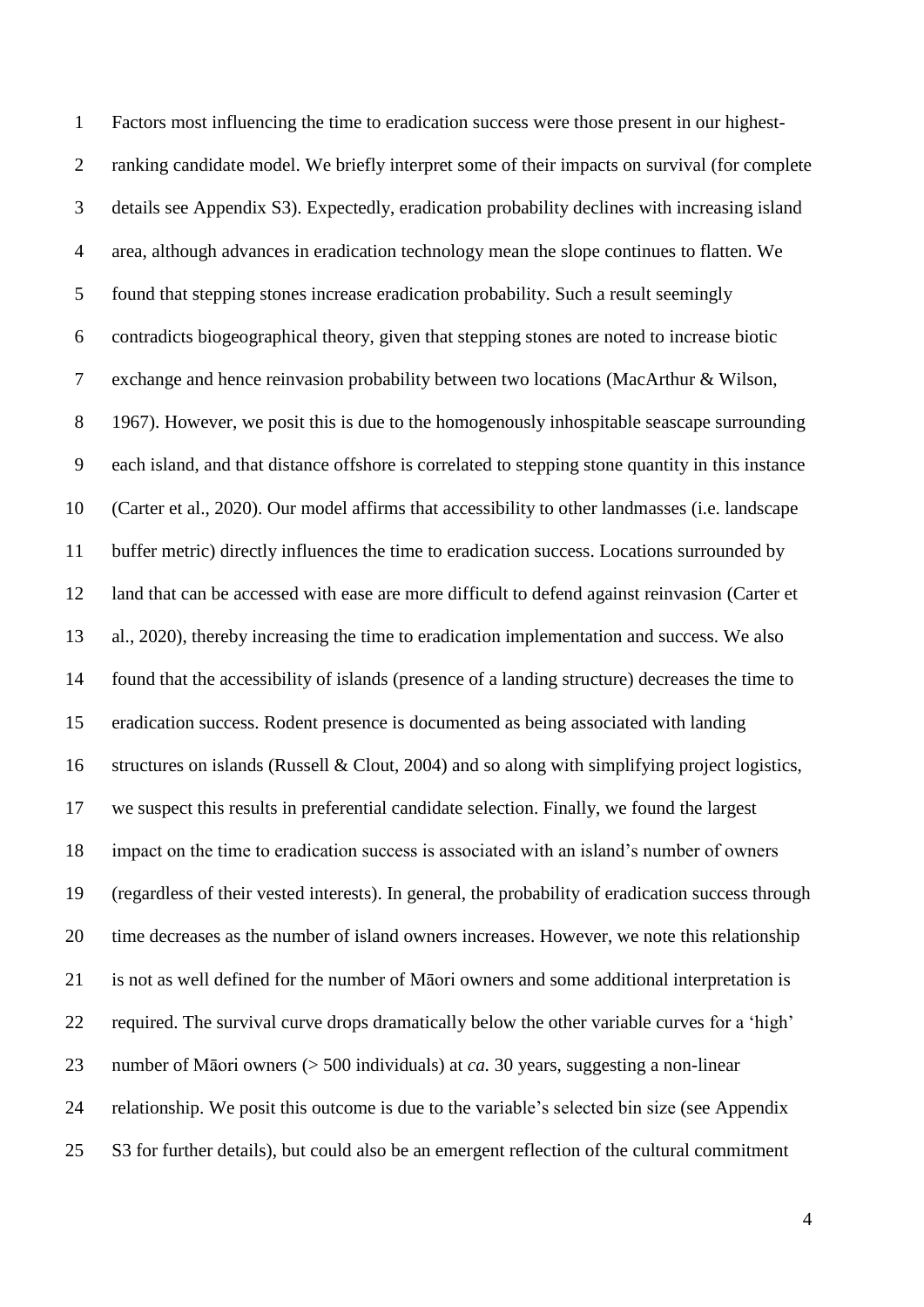*iwi* have in caring for the environment (a concept termed *kaitiakitanga*) (Roberts, Norman, Minhinnick, Wihongi, & Kirkwood, 1995). This *kaitiakitanga* may be driving the commonality of values to facilitate mobilizing conservation action for a large number of people; e.g. the 2006 rat eradication on the culturally important *Titi*/Muttonbird Islands (McClelland et al., 2011). While the mechanisms underlying this concept have yet to be disentangled within a scientific context, we suggest doing so may assist in leveraging conservation action at greater scales for islands with many different private landowners in New Zealand and globally. Overall, we find the most transformative eradication technologies of the future are likely to be those focused on attaining community buy-in from highly populated islands or islands with many different owners (Holmes, Spatz, et al., 2019; Parkes et al., 2017).

#### **ii. Retrospective model validation**

 The log-rank test could not detect a statistical difference between the survival probability of rat-eradicated islands with reinvasion and without reinvasion. Survival curves for these groups converged from the mid-2000s onward, *ca.* 25 years after the systematic eradiation of rats began (Figure 4). Before this time, reinvaded islands had exclusively lower eradication probabilities (i.e. higher survival probabilities). These findings demonstrate the increased efficacy of New Zealand's biosecurity measures on preventing reinvasion through time (Russell & Broome, 2016), and that the possibility of reinvasion has not been a significant deterrent to eradication success since *ca.* 2005 (Figure 4). This substantiates our choice to characterize survival with a single-event model instead of one with recurrent events (Hosmer et al., 2008). However, we note reinvasion will remain an important consideration in the future as islands of increasing accessibility and lying within complex land and seascapes are targeted for eradication (Carter et al., 2020).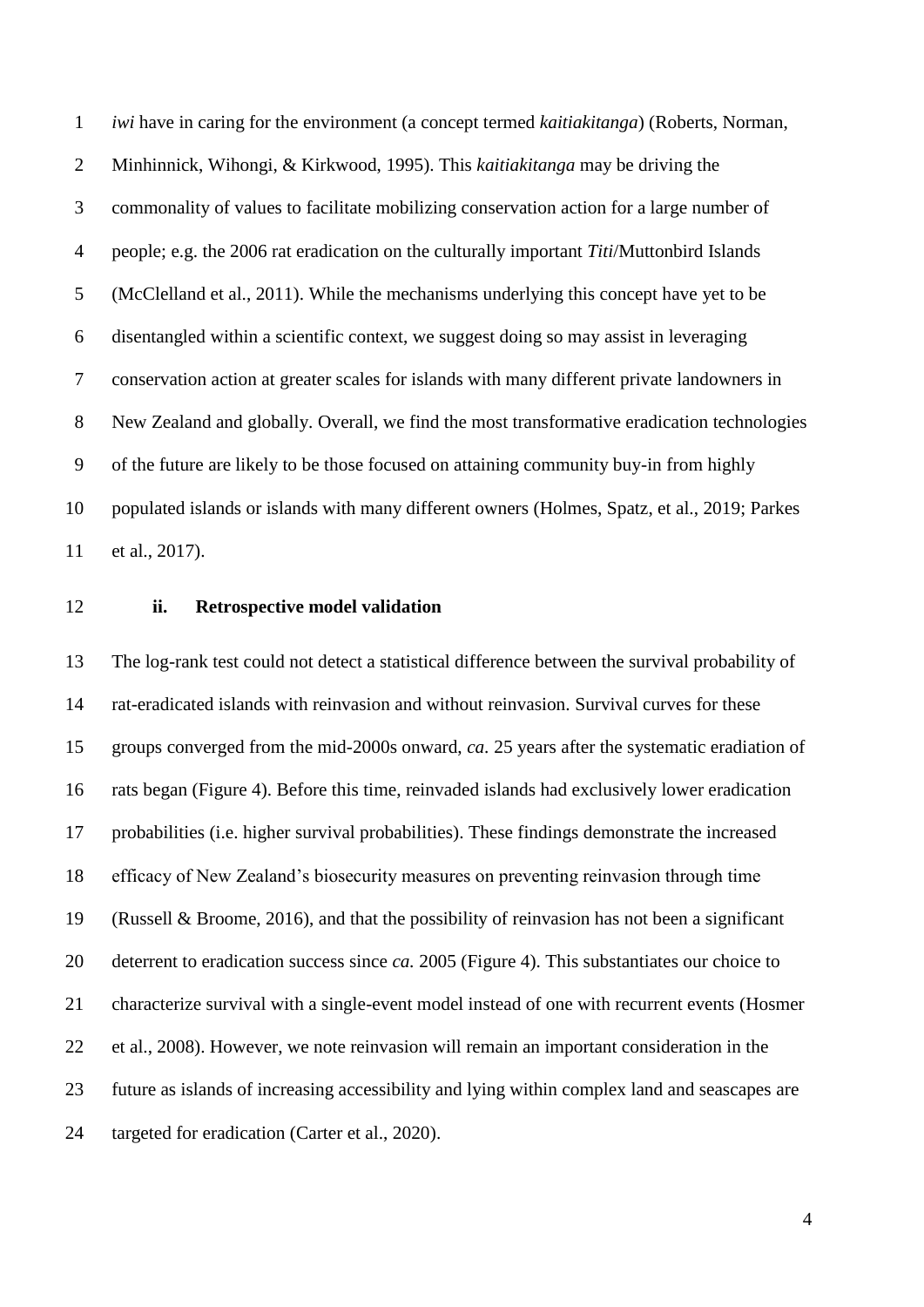Retrospective analyses are a powerful and under-utilized model validation tool in conservation decision-making. Upon retrospectively investigating the short-term probability of project success for eradications occurring between 2010 and 2020, we found that only four of 12 islands were predicted for successful eradication based on an 80% threshold probability (Table S3.3). This underestimate of the true outcomes suggests that this threshold value is too conservative for considering when a project is likely to succeed in this context. Indeed, by relaxing this assumption to 50% survival, our highest ranked model predicted all 12 islands would have had eradication success by 2020. For half of the islands, eradication success between 2010 and 2020 hinged upon an above-ordinary local commitment to maintaining rat- absence in the presence of high reinvasion rates, which would otherwise be prohibitive to maintaining an island rat-free under current circumstances. New Zealand's conservation trajectory is much more optimistic if we apply this same 50% threshold long-term to 2050, with 67 of 74 invaded islands then projected to be rat-free (totaling 85 % eradicated island land-area, excluding mainland landmasses). Although still falling short of achieving complete success, PF2050 could then be regarded as an attainable conservation initiative. This particular outcome highlights the importance of selecting an appropriate probability 17 threshold. We advise future studies reserve values  $\geq$  50% for feasible projects, and  $\geq$  80% for projects guaranteed to succeed within the desired timeframe. Such values are likely applicable to other rat eradication projects conducted in temperate or sub-tropical regions globally (Holmes et al., 2015). However, we implore careful examination of the probability of project success prior to setting eradication priorities with a temporal dimension. The effectiveness of a recommendation depends on the accuracy of the selected threshold; otherwise, the given intervention may be too liberal or too conservative, as was the case here. Methods for determining the probability of project success are discussed elsewhere but are often based upon expert consensus, e.g., (Holmes, Spatz, et al., 2019; Joseph et al., 2009).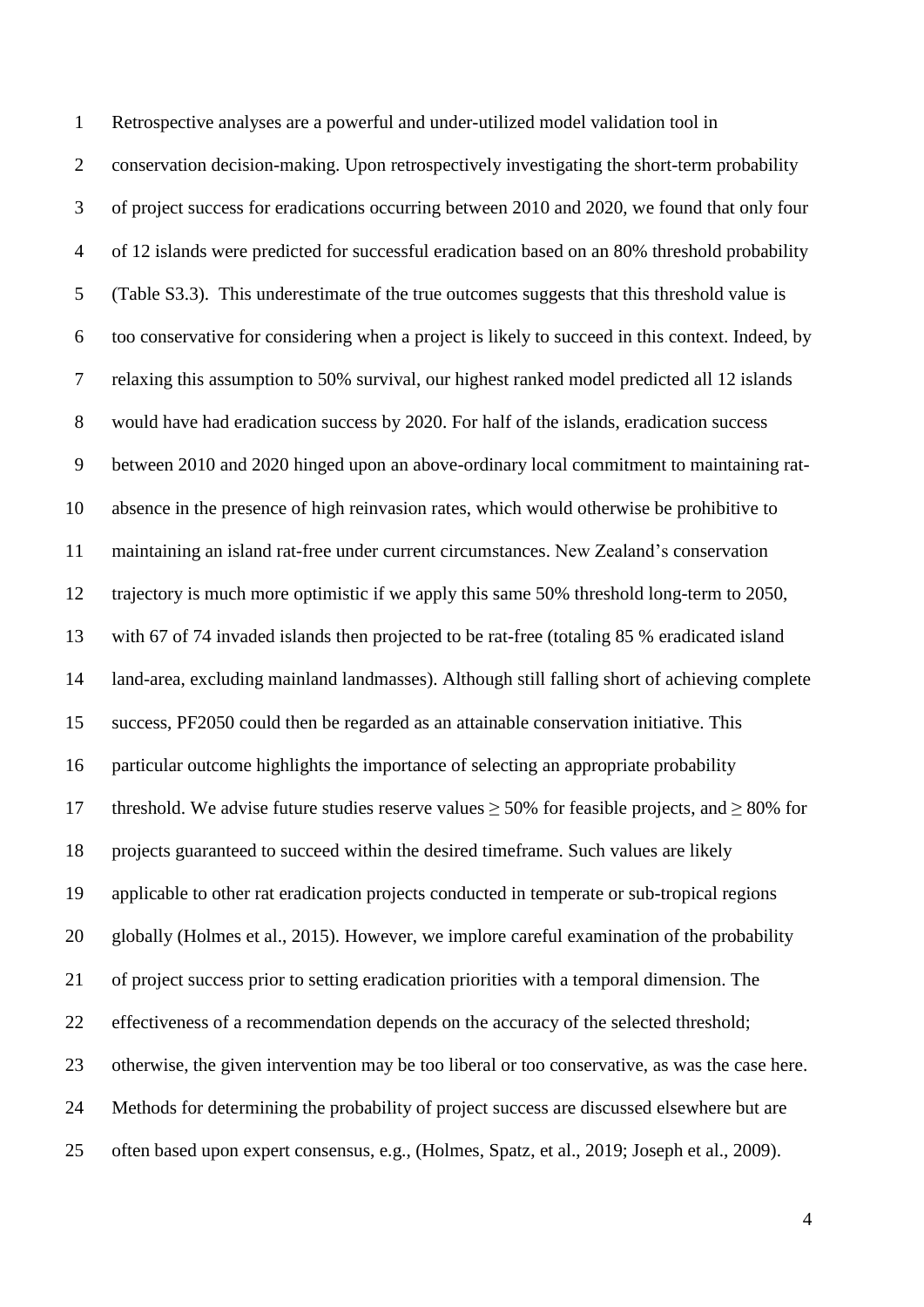Therefore, our estimates should be viewed as an examination of PF2050's potential outcome if transformative eradication advances are not made, rather than to model its definitive outcome.

#### **iii. Temporal ranking**

 We ranked each rat-invaded island by when eradication is predicted to succeed and also identified the factor(s) that project success is most dependent upon (Table S3.2). Existing methods for prioritizing island eradications have yet to incorporate the time to project implementation and subsequent success. Invasive species are expected to be complicit in causing the extinction of approximately 1,000 species of avifauna per million species per year 10 (E/MSY) as the 21<sup>st</sup> century progresses (Pimm, Raven, Peterson, Şekercioğlu, & Ehrlich, 2006). This novel extension of the existing decision-making framework will help combat extinctions by incorporating how soon intervention measures for a particular island are likely to become biogeographically and socially feasible. Moreover, our approach provides an objective tool for determining whether eradication, rather than sustained control, is the most appropriate conservation intervention on an island (Duron, Shiels, & Vidal, 2017). Eradication requires that all target individuals be extirpated within a fixed timeline, else the project becomes a *de facto* control operation (Bomford & O'Brien, 1995). Survival methods inform such timelines via intuitively understood success probabilities (Hosmer et al., 2008); projects likely to exceed a specified timeframe can be recommended for alternate sustained control approaches. Although a back-catalogue of completed projects is required to adequately inform survival methods, information already exists for terrestrial vertebrate eradications from >1000 islands (Holmes, Keitt, et al., 2019), and their efficacy as a conservation tool will increase with time as the number of eradications continues to increase globally.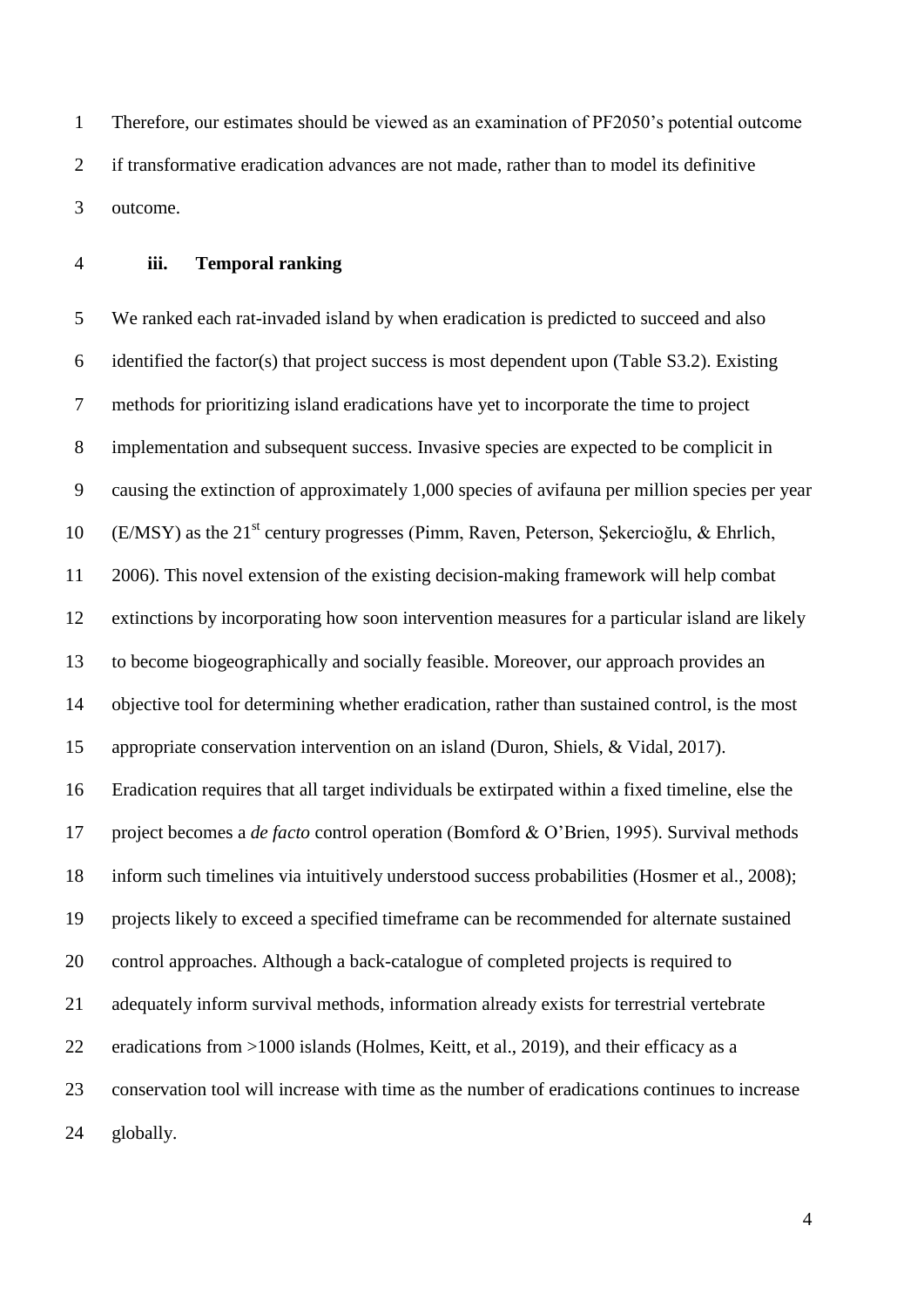Critically, our approach should be considered as a key extension to the existing conservation decision-making framework, rather than a tool to prescribe a specific eradication program. Setting eradication priorities requires conservation managers to evaluate multiple different factors. For example, West Chicken Island *Mauitaha* (174.696°E, 35.894°S: Hauraki Gulf; Figure 1) has a cumulative survival estimate of 0.03 at year 2050 (i.e., an eradication probability of 97 %; Table S3.1), and so has a high priority on a purely temporal ranking. However, Pacific rats are protected from eradication on this island under an agreement between local Māori *iwi* (i.e., tribe) and the New Zealand government (Tahana, 2010). In another example, Waiheke Island (36.80°S, 175.10°E: Hauraki Gulf; Figure 1) is an important conservation priority of PF2050 due to its large land-area and posed biosecurity risk (Bassett, Cook, Buchanan, & Russell, 2016). However, although it is currently the target of a PF2050 stoat (*Mustela erminea*) eradication, Waiheke is unlikely to be rat-free by 2050 unless major eradication advances are made (Table S3.2). Our survival model indicates that the very large number of inhabitants here is the single-greatest influencer of survival probability and will, therefore, be the factor that most determines project feasibility (Table S3.2, Figure S3.3). Therefore, in order to achieve the desired outcomes by 2050 for this island, we suggest investing in community engagement to foster eradication support (Russell et al., 2018). Indeed, limiting the availability of management options reduces the efficacy of any optimization scenario (Helmstedt et al., 2016). Instead of writing a project off as 'improbable' or 'impossible,' our approach identifies alternative roadmaps to success. Prioritizing eradication candidates solely on the time to project success does not produce a fully informed recommendation; other desired outcomes must be identified consequently to using survival models in this context. We thus envision our approach being only the first-pass filter for triaging a suite of eradication priorities.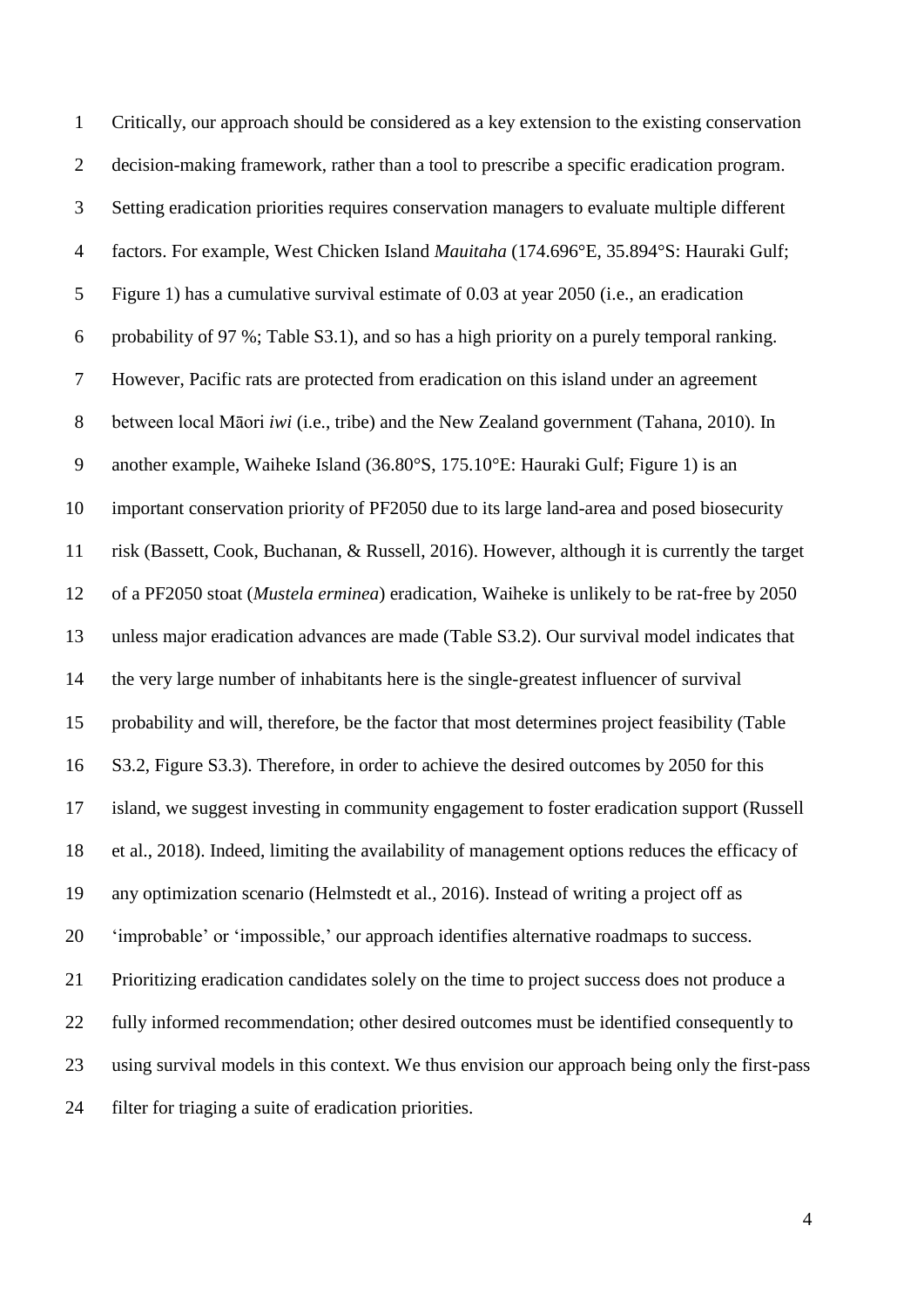While survival methods have been applied to answer ecological and conservation-related questions in the past (Bischof et al., 2012; Duncan & Forsyth, 2006), our study bridges an existing gap in conservation decision-making by providing managers with an objective tool to forecast project success timelines. With our case study, we developed an understanding of the mechanisms driving time to project success and forecasted the probability of achieving a legislated conservation target. Such information can inform the prioritization process as part of an existing decision-making framework, and can be used to maximize the probability of achieving desired outcomes for identified conservation priorities within a designated timeline. Moreover, we demonstrated that survival methods can be validated retrospectively to test the robustness of temporal forecasting. Given that urgent conservation initiatives with differing probabilities of success over time are globally abundant (Butchart et al., 2010), survival methods should be of immediate and important benefit to decision-makers. Island regions protecting threatened biota under a fixed and limited budget, such as the United Kingdom, French overseas territories, Polynesia and Indonesia (Genovesi & Carnevali, 2011; Myers et al., 2000), will be particularly amenable to this form of temporal prioritization.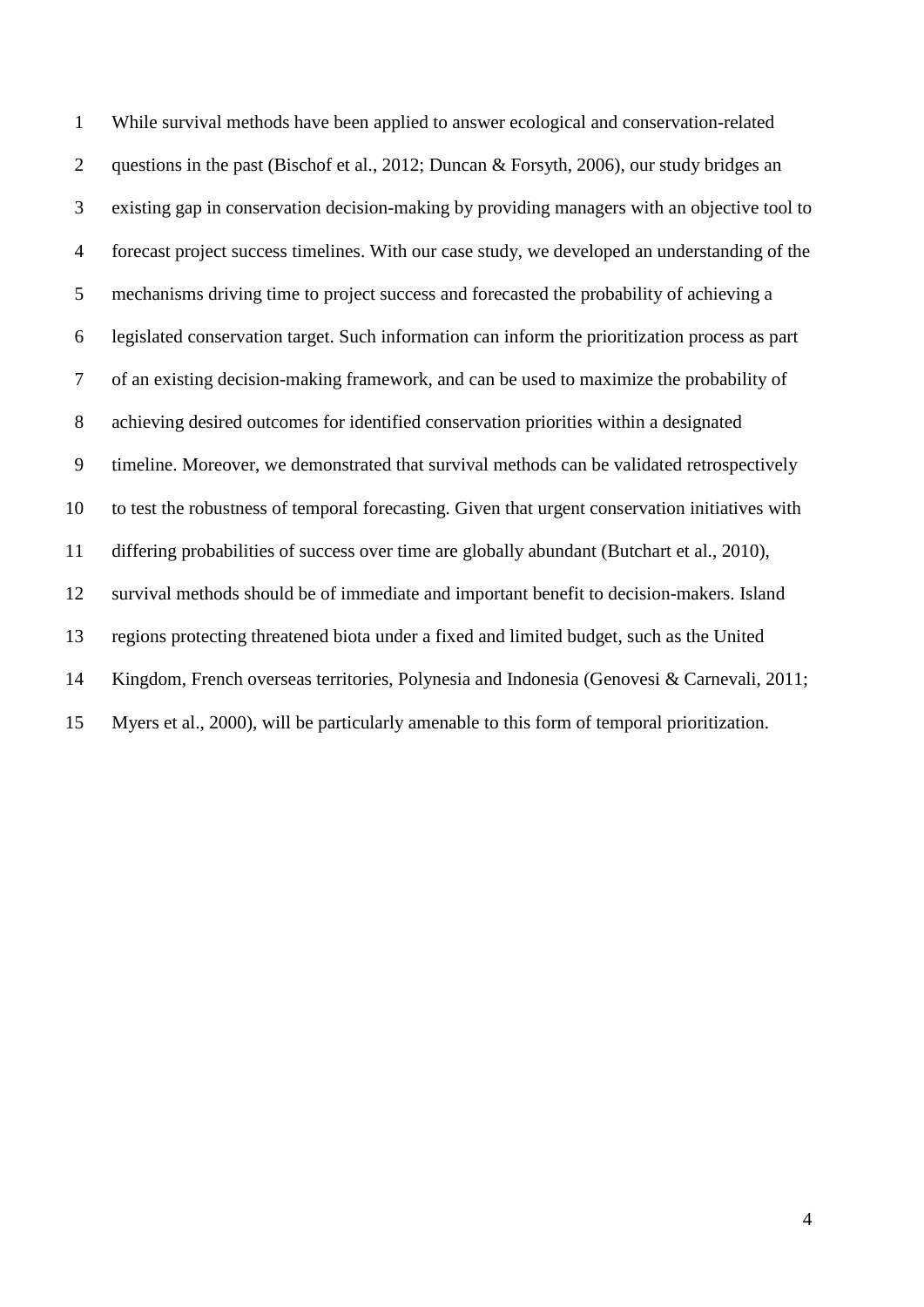### **In-text figure captions**

- **Figure 1**: The New Zealand archipelago, (**a**) major offshore island groups are framed and
- mainland islands are labelled in italics, (**b-d**) rat-invaded outlying island groups with major islands labelled in italics.
- **Figure 2:** Non-parametric (Kaplan-Meier) survival curve (step-wise solid line) of all rat-
- eradication projects occurring throughout New Zealand's modern conservation history (1980-
- 2020) and fitted inverse Gaussian distribution (dotted line) extending through year 2080.
- Blue shading represents the proportion of rat-invaded islands restored through current, red
- shading represents the proportion of islands projected to be rat-invaded through year 2050
- and grey shading represents 95% confidence interval estimates through year 2080.
- **Figure 3:** Effect of highest ranked model explanatory variables (Table 2) on survival
- probability through time, as influenced by the fitted distribution's mean parameter and
- dispersion value. Survival curves for panels (a-d) were fitted using an average island
- representative, and panels (e-f) were fitted using a range of values. Threshold values for
- insular area (panel a) were categorised as being "small" (< 25 ha), "medium" (25-200 ha) or
- "large" (> 100 ha) in size; Land buffer proportions (panel b) were normally distributed and so
- were categorised as being greater than or less than the mean for "large" and "small"
- proportions, respectively. Because curves were not all fitted in the same manner, effects on
- survival should only be compared within terms.
- **Figure 4:** Cox proportional hazards model comparing survival probabilities of eradicated
- islands that have been reinvaded with those that have not been reinvaded.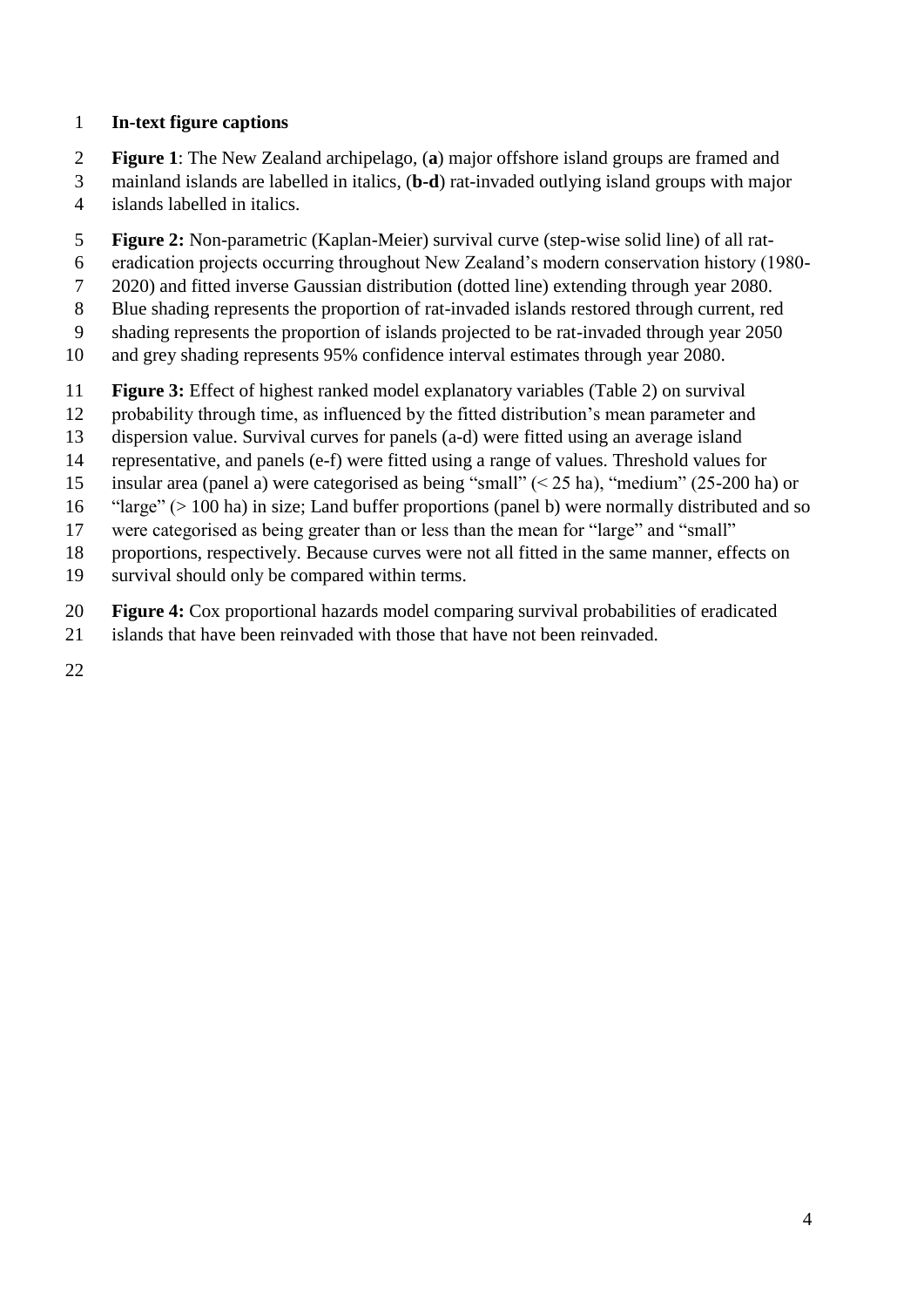## 1 **In-text tables**

2

# 3 **Table 1** Explanatory variables and their description in the context of this study.

|                              | <b>Isolation Metrics</b>                                                                       |                |                                  |
|------------------------------|------------------------------------------------------------------------------------------------|----------------|----------------------------------|
| Variable                     | Description                                                                                    | Range          | Mean $[n]$                       |
| Distance $\overline{a,e}$    | Shortest Euclidean distance from mainland to focal island (km)                                 | $0.01 - 875$   | 16.57                            |
| Area <sup>a,e</sup>          | Land area of focal island (ha)                                                                 | $5 - 80,459$   | 1,133                            |
| Stepping Stones <sup>b</sup> | Number of intermediate stepping stone islands $(\geq 1$ ha) between mainland                   | $0 - 7$        | 0.90                             |
|                              | and focal island                                                                               |                |                                  |
| Buffer <sup>a,f</sup>        | Proportion of land encapsulated in a 3km buffer projected outward from                         | $0.00 - 73.74$ | 16.57                            |
|                              | the focal island's perimeter $(\% )$                                                           |                |                                  |
| Landing $c$                  | Presence of a landing structure on focal island (airfield and / or wharf)                      | 0/1            | [34]                             |
|                              | <b>Land-Tenure Metrics</b>                                                                     |                |                                  |
| Variable                     | Description                                                                                    | Range          | Mean $[n]$                       |
| Public <sup>c</sup>          | Publicly owned focal island                                                                    | 0/1            | $[94]$                           |
| Private <sup>c</sup>         | Privately owned focal island                                                                   | 0/1            | [40]                             |
| Māori <sup>c</sup>           | Māori owned focal island identified under Māori Land Act 1993                                  | 0/1            | $[44]$                           |
| Private Owners <sup>a</sup>  | The number of different private landowners on focal island                                     |                |                                  |
|                              | Categories: none, low (1-10 owners), medium (11-100 owners), high (>                           |                | $[113, 28, 6, 7]$ <sup>g</sup>   |
|                              | 100 owners)                                                                                    |                |                                  |
| Māori Owners <sup>d</sup>    | The number of different landowners identified under Maori Land Act                             |                |                                  |
|                              | 1993                                                                                           |                |                                  |
|                              | Categories: none, low (1-100 owners), medium (101-500 owners), high                            |                | $[110, 15, 15, 14]$ <sup>g</sup> |
|                              | $($ > 500 owners)                                                                              |                |                                  |
|                              | <sup>a</sup> Continuous, <sup>b</sup> Discrete, <sup>c</sup> Binary, <sup>d</sup> Categorical. |                |                                  |

4 <sup>a</sup>Continuous, <sup>b</sup>Discrete, °Binary, <sup>d</sup>Categorical.<br>5 <sup>e</sup>log<sub>10</sub> transformed, <sup>f</sup>cubed-root transformed.<br>6 <sup>g</sup>Corresponding to factor levels none-low-medium-high.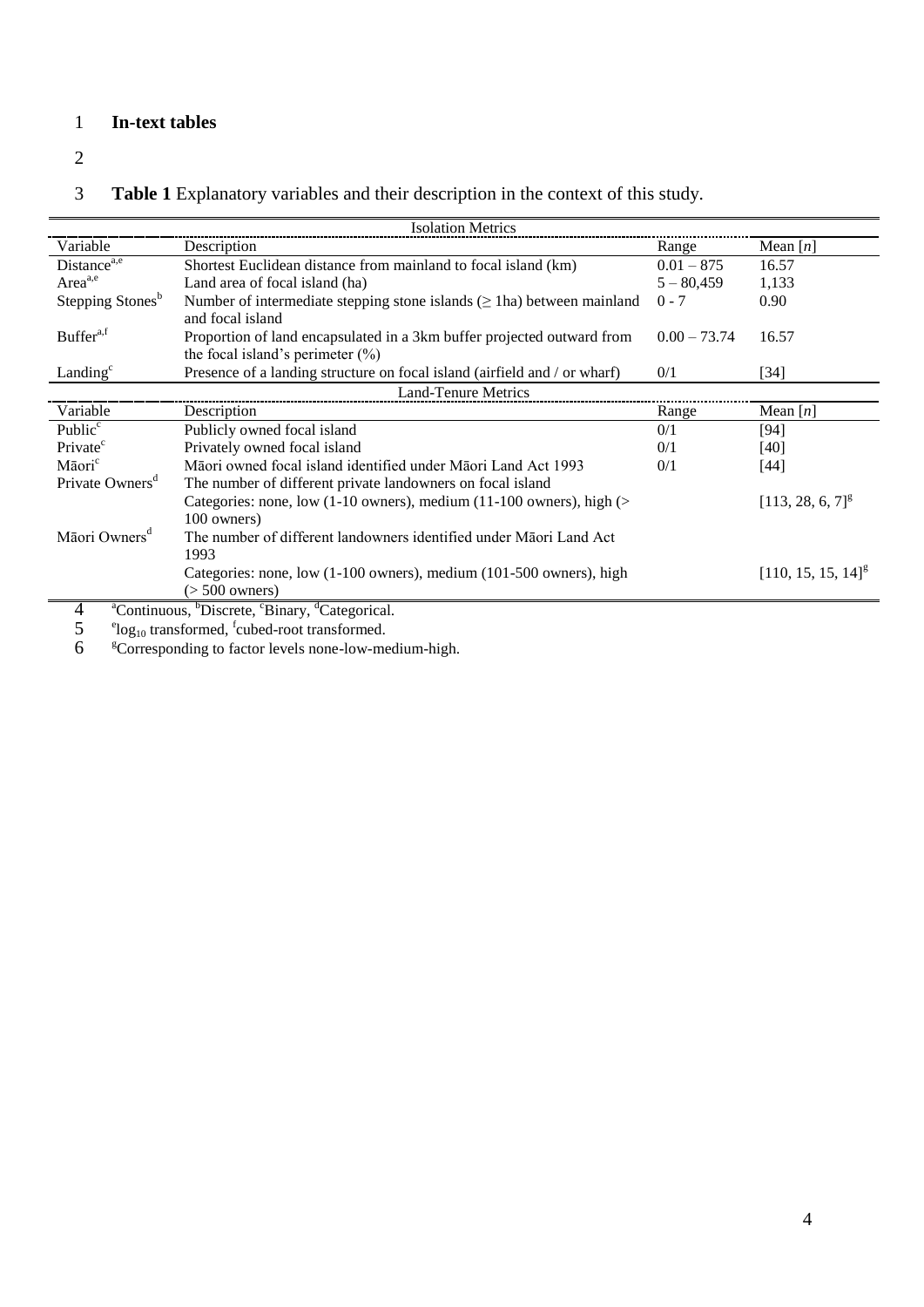1 **Table 2**: Goodness-of-fit, as measured by AIC<sub>C</sub> used to explain variation in the eradication time of invasive rats on New Zealand islands (2,400)

2 candidate models in total). Models shown are those with substantial support  $(\Delta AIC_C \le 2.0)$ . Shaded symbols are for included model parameters.

3 Parameter estimates are given for the highest-ranking model. The number of parameters estimated  $k$ , log likelihood  $Log(\mathcal{L})$ , AIC<sub>C</sub>,  $\Delta AIC_C$ , and

4 model probability *w*<sup>i</sup> are also shown for each model.

|       |           |                  |                    |               |                      | <b>Model Parameter</b>          |                               |       |                                |                              |    |           |         |                |       |
|-------|-----------|------------------|--------------------|---------------|----------------------|---------------------------------|-------------------------------|-------|--------------------------------|------------------------------|----|-----------|---------|----------------|-------|
| Model | Distance  | Area             | Stepping<br>stones | <b>Buffer</b> | Landing <sup>a</sup> | Public <sup>a</sup>             | Private <sup>a</sup><br>ومبرح | Māori | Private<br>Owners <sup>b</sup> | Māori<br>Owners <sup>b</sup> | k  | Log(L)    | $AIC_C$ | $\Delta AIC_C$ | $W_i$ |
|       |           |                  |                    |               | V                    | $\mathbb{C}$                    | $\blacksquare$                |       |                                |                              |    |           |         |                |       |
|       |           | 7.54             | $-1.57$            | 14.29         | $-11.39$             |                                 |                               |       | 14.09(6.55)                    | 58.69 (52.01)                |    |           |         |                |       |
|       | ${\bf E}$ | (2.64)           | (0.82)             | (2.02)        | (3.28)               | E                               | Е                             | E     | 76.69 (61.71)                  | 65.50 (56.22)                | 12 | $-354.66$ | 735.54  | 0.00           | 0.23  |
|       |           |                  |                    |               |                      |                                 |                               |       | 51.10(55.15)                   | $-3.38(4.16)$                |    |           |         |                |       |
| 2     |           |                  |                    | $+$           |                      | –                               | E                             | Е     | $++$                           | $++-$                        | 14 | $-352.68$ | 736.37  | 0.84           | 0.15  |
| 3     | E         | $+$              |                    | $+$           |                      | $\hspace{0.1mm}-\hspace{0.1mm}$ | E                             | E     | $++$                           | $++-$                        | 13 | $-353.94$ | 736.48  | 0.94           | 0.15  |
|       | E         | $^{+}$           |                    | $+$           | ${\bf E}$            | E                               | E                             | E     | $++$                           | $++-$                        | 11 | $-356.72$ | 737.29  | 1.76           | 0.10  |
|       | E         | $^{+}$           | E                  | $+$           |                      | E                               | E                             | E     | $++$                           | $++$                         | 11 | $-356.72$ | 737.30  | 1.77           | 0.10  |
| 6     | E         | $+$ <sup>c</sup> |                    | $+$           | $\qquad \qquad$      | E                               |                               |       | $- + +^c$                      | $++-$                        | 15 | $-351.95$ | 737.37  | 1.83           | 0.09  |
|       | E         | $+$              |                    | $+$           |                      | E                               | $+$                           | E     | $- + +$                        | $++$                         | 13 | $-354.40$ | 737.41  | 1.87           | 0.09  |
|       |           |                  |                    |               |                      | Ε                               | E                             | E     | $++$                           | $++-$                        | 13 | $-354.43$ | 737.46  | 1.93           | 0.09  |

5 Prefixes: '+' positive effect on survival, '–' negative effect survival, 'E' excluded from model (parameter increases expected Kullback-Liebler distance).

a 6 Binary variable compared against '0'.

<sup>b</sup>Factor ordered 'low-medium-high' and compared against 'none'.

8 Parenthesis values for parameter stand errors.

9 <sup>c</sup>Parameter interaction (positive relationship).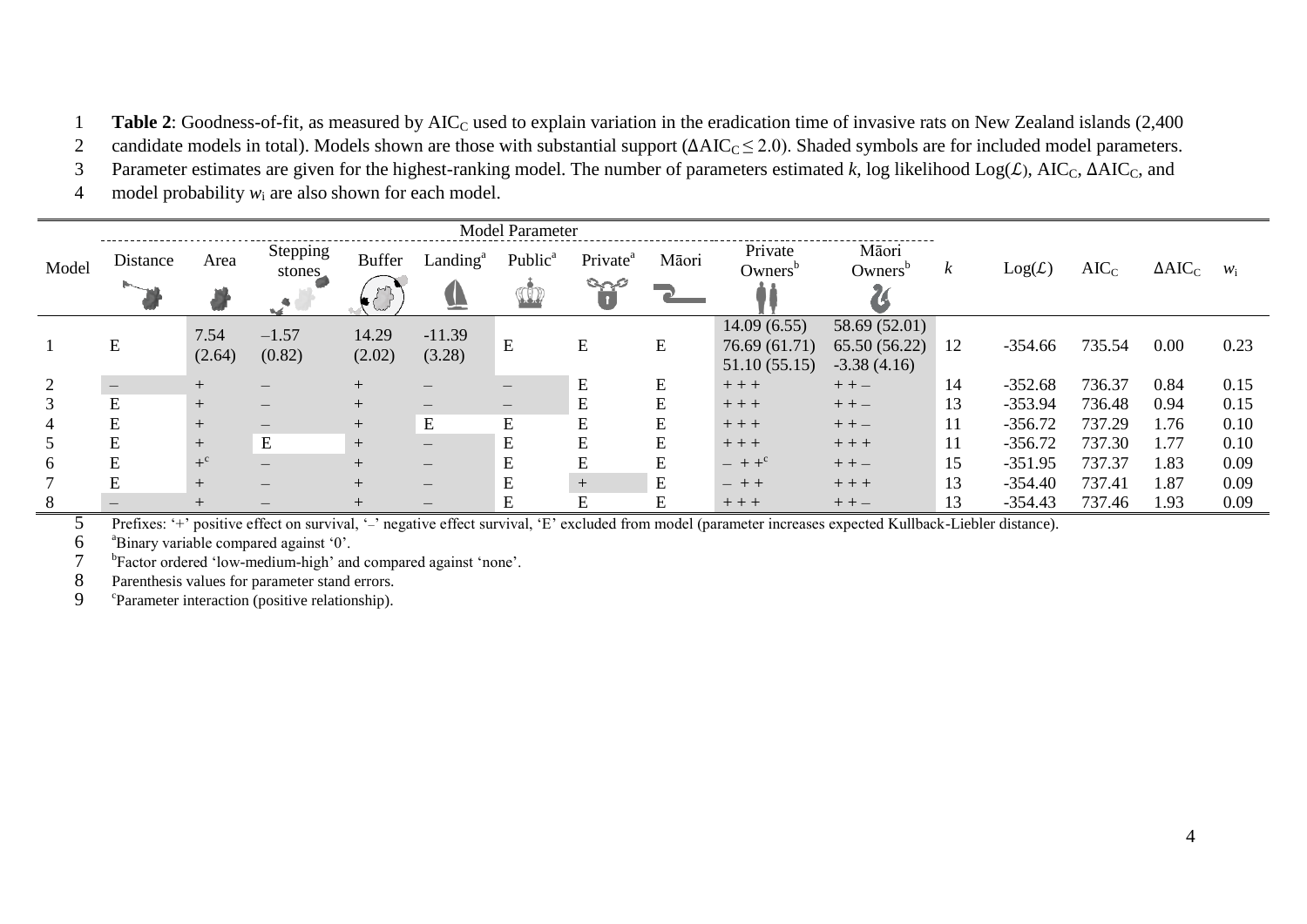### **References**

- Atkinson, I. (1985). The spread of commensal species of Rattus to oceanic islands and their effects on island avifaunas. In P. Moors (Ed.), *Conservaiton of island birds: Case studies for the management of threatened island species* (pp. 35-81). Cambridge, UK: ICPB Technical Publication.
- Bassett, I. E., Cook, J., Buchanan, F., & Russell, J. C. (2016). Treasure Islands: biosecurity in the Hauraki Gulf marine park. *New Zealand Journal of Ecology, 40*(2), 250-266. [https://doi.org/10.20417/nzjecol.40.28](about:blank)
- Bischof, R., Nilsen, E. B., Brøseth, H., Männil, P., Ozoliņš, J., & Linnell, J. D. (2012). Implementation uncertainty when using recreational hunting to manage carnivores. *Journal of Applied Ecology, 49*(4), 824-832. [https://doi.org/10.1111/j.1365-](about:blank) [2664.2012.02167.x](about:blank)
- Blackburn, T. M., Cassey, P., Duncan, R. P., Evans, K. L., & Gaston, K. J. (2004). Avian extinction and mammalian introductions on oceanic islands. *Science, 305*(5692), 1955-1958. [https://doi.org/10.1126/science.1101617](about:blank)
- Bomford, M., & O'Brien, P. (1995). Eradication of Australia's vertebrate pests: a feasibility study. *Conservation through sustainable use of wildlife, 23*(2), 249-255.
- Brooke, M. d. L., Hilton, G., & Martins, T. (2007). Prioritizing the world's islands for vertebrate‐eradication programmes. *Animal Conservation, 10*(3), 380-390. [https://doi.org/10.1111/j.1469-1795.2007.00123.x](about:blank)
- Brooks, T. M., Mittermeier, R. A., da Fonseca, G. A., Gerlach, J., Hoffmann, M., Lamoreux, J. F., . . . Rodrigues, A. S. (2006). Global biodiversity conservation priorities. *Science, 313*(5783), 58-61. [https://doi.org/10.1126/science.1127609](about:blank)
- Broome, K. (2009). Beyond Kapiti A decade of invasive rodent eradications from New Zealand islands. *Biodiversity, 10*(2-3), 14-24. [https://doi.org/10.1080/14888386.2009.9712840](about:blank)
- Burnham, K. P., & Anderson, D. R. (2002). *Model selection and multimodel inference: a practical information-theoretic approach* (2 ed.): Springer-Verlag New York.
- Butchart, S. H., Walpole, M., Collen, B., Van Strien, A., Scharlemann, J. P., Almond, R. E., . . . Bruno, J. (2010). Global biodiversity: indicators of recent declines. *Science, 328*(5982), 1164-1168. [https://doi.org/10.1126/science.1187512](about:blank)
- Cabinet New Zealand. (2016). *Accelerating Predator Free New Zealand* (CAB-16-MIN-0335). Wellington, New Zealand
- Campbell, K. J., Beek, J., Eason, C. T., Glen, A. S., Godwin, J., Gould, F., . . . Ponder, J. B. (2015). The next generation of rodent eradications: innovative technologies and tools to improve species specificity and increase their feasibility on islands. *Biological Conservation, 185*, 47-58. [https://doi.org/10.1016/j.biocon.2014.10.016](about:blank)
- Carter, Z. T., Perry, G. L., & Russell, J. C. (2020). Determining the underlying structure of insular isolation measures. *Journal of Biogeography, 47*(4), 955-967. [https://doi.org/10.1111/jbi.13778](about:blank)
- Conner, M. M., Stephenson, T. R., German, D. W., Monteith, K. L., Few, A. P., & Bair, E. H. (2018). Survival analysis: Informing recovery of Sierra Nevada bighorn sheep. *The Journal of Wildlife Management, 82*(7), 1442-1458. [https://doi.org/10.1002/jwmg.21490](about:blank)
- Dennis, B., Munholland, P. L., & Scott, J. M. (1991). Estimation of growth and extinction parameters for endangered species. *Ecological monographs, 61*(2), 115-143. [https://doi.org/10.2307/1943004](about:blank)
- Duncan, R. P., & Forsyth, D. M. (2006). Modelling population persistence on islands: mammal introductions in the New Zealand archipelago. *Proceedings of the Royal*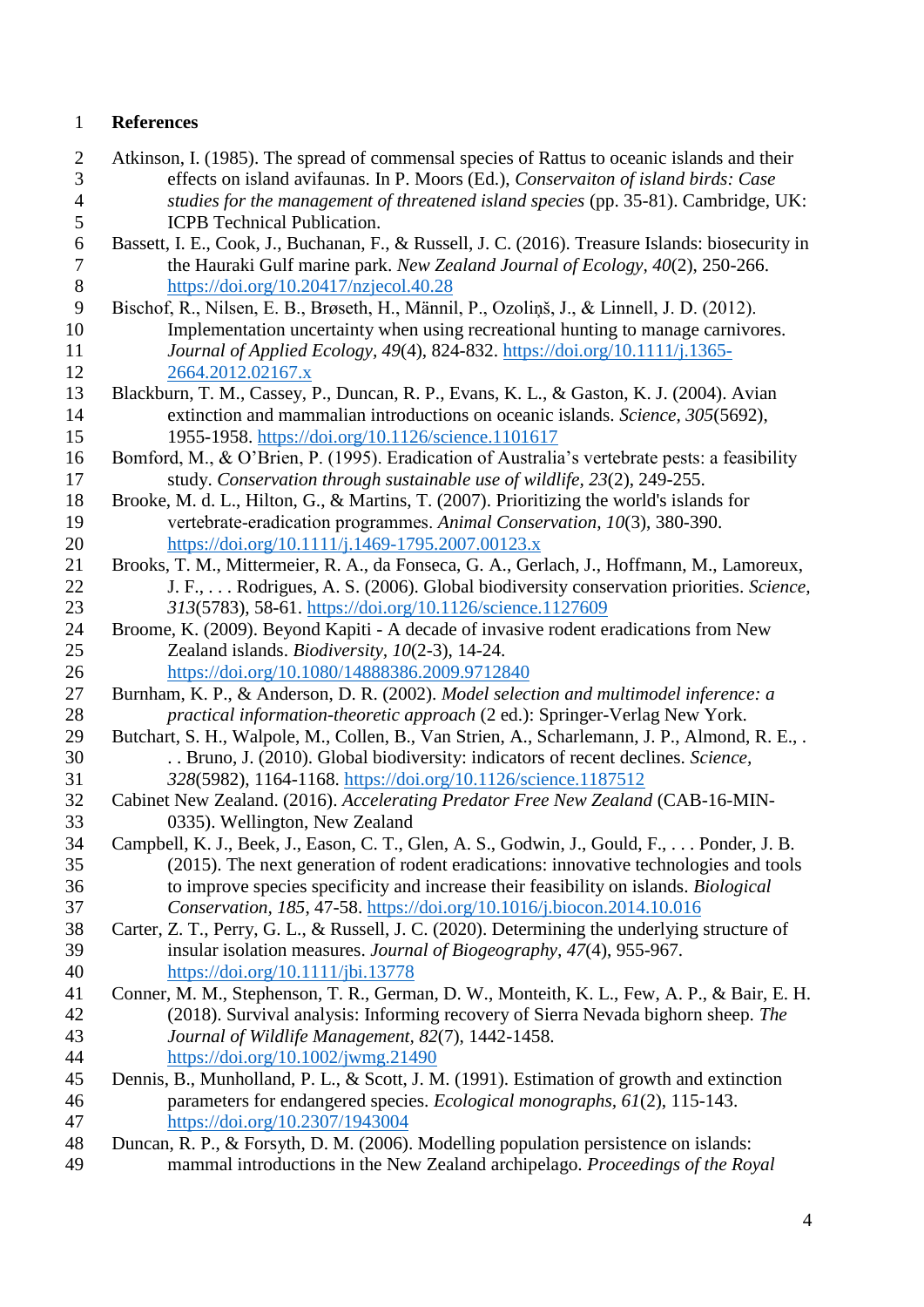| $\mathbf{1}$   | Society of London B: Biological Sciences, 273(1604), 2969-2975.                                  |
|----------------|--------------------------------------------------------------------------------------------------|
| $\overline{2}$ | https://doi.org/10.1098/rspb.2006.3662                                                           |
| 3              | Duron, Q., Shiels, A. B., & Vidal, E. (2017). Control of invasive rats on islands and priorities |
| $\overline{4}$ | for future action. Conservation biology, 31(4), 761-771.                                         |
| 5              | https://doi.org/10.1111/cobi.12885                                                               |
| 6              | Dutang, C., Goulet, V., & Pigeon, M. (2008). actuar: An R package for actuarial science.         |
| $\tau$         | Journal of Statistical Software, 25(7), 1-37. https://doi.org/10.18637/jss.v025.i07              |
| $8\,$          | Efron, B., & Tibshirani, R. J. (1993). An introduction to the bootstrap. One Penn Plaza, New     |
| 9              | York, NY 10119: Chapman and Hall.                                                                |
| 10             | ESRI. (2011). ArcGIS Desktop: Release 10. Redlands, CA: Environmental Systems Research           |
| 11             | Institute.                                                                                       |
| 12             | Gemmell, N. J., Jalilzadeh, A., Didham, R. K., Soboleva, T., & Tompkins, D. M. (2013). The       |
| 13             | Trojan female technique: a novel, effective and humane approach for pest population              |
| 14             | control. Proceedings of the Royal Society B: Biological Sciences, 280(1773),                     |
| 15             | 20132549. https://doi.org/10.1098/rspb.2013.2549                                                 |
| 16             | Genovesi, P., & Carnevali, L. (2011). Invasive alien species on European islands:                |
| 17             | eradications and priorities for future work. In C. Veitch, M. Clout & D. Towns (Eds.),           |
| 18             | Island invasives: eradication and management (pp. 56-62). Gland. Switzerland:                    |
| 19             | IUCN.                                                                                            |
| 20             | Gjessing, H. (2015). invGauss: Threshold regression that fits the (randomized drift) inverse     |
| 21             | Gaussian distribution to survival data. Retrieved from https://cran.r-                           |
| 22             | project.org/web/packages/invGauss/index.html                                                     |
| 23             | Griffiths, R., Buchanan, F., Broome, K., Neilsen, J., Brown, D., & Weakley, M. (2015).           |
| 24             | Successful eradication of invasive vertebrates on Rangitoto and Motutapu Islands,                |
| 25             | New Zealand. Biological invasions, 17(5), 1355-1369.                                             |
| 26             | https://doi.org/10.1007/s10530-014-0798-7                                                        |
| 27             | Groeneboom, P., & Wellner, J. A. (1992). Information bounds and nonparametric maximum            |
| 28             | likelihood estimation. Basel, Switzerland: Birkhăuser Verlag.                                    |
| 29             | Harris, D., Gregory, S. D., Bull, L., & Courchamp, F. (2012). Island prioritization for          |
| 30             | invasive rodent eradications with an emphasis on reinvasion risk. Biological                     |
| 31             | invasions, 14(6), 1251-1263. https://doi.org/10.1007/s10530-011-0153-1                           |
| 32             | Helmstedt, K. J., Shaw, J. D., Bode, M., Terauds, A., Springer, K., Robinson, S. A., &           |
| 33             | Possingham, H. P. (2016). Prioritizing eradication actions on islands: it's not all or           |
| 34             | nothing. Journal of Applied Ecology, 53(3), 733-741. https://doi.org/10.1111/1365-               |
| 35             | 2664.12599                                                                                       |
| 36             | Holmes, N., Griffiths, R., Pott, M., Alifano, A., Will, D., Wegmann, A. S., & Russell, J. C.     |
| 37             | (2015). Factors associated with rodent eradication failure. Biological Conservation,             |
| 38             | 185, 8-16. https://doi.org/10.1016/j.biocon.2014.12.018                                          |
| 39             | Holmes, N., Keitt, B., Spatz, D., Will, D., Hein, S., Russell, J., Tershy, B. (2019).            |
| 40             | Tracking invasive species eradications on islands at a global scale. In C. Veitch, M.            |
| 41             | Clout, A. Martin, J. Russell & C. West (Eds.), Island invasives: scaling up to meet the          |
| 42             | challenge (pp. 628-632). Gland, Switzerland: IUCN.                                               |
| 43             | Holmes, N., Spatz, D. R., Oppel, S., Tershy, B., Croll, D. A., Keitt, B., Bond, A. L.            |
| 44             | (2019). Globally important islands where eradicating invasive mammals will benefit               |
| 45             | highly threatened vertebrates. PLoS One, 14(3), 17.                                              |
| 46             | https://doi.org/10.1371/journal.pone.0212128                                                     |
| 47             | Hosmer, D. W., Lemeshow, S., & May, S. (2008). Applied survival analysis: regression             |
| 48             | modeling of time-to-event data (2 ed.). Hoboken, N.J.: Wiley-Interscience.                       |
| 49             | Hougaard, P. (2012). Analysis of multivariate survival data. New York, NY: Springer              |
| 50             | Science & Business Media.                                                                        |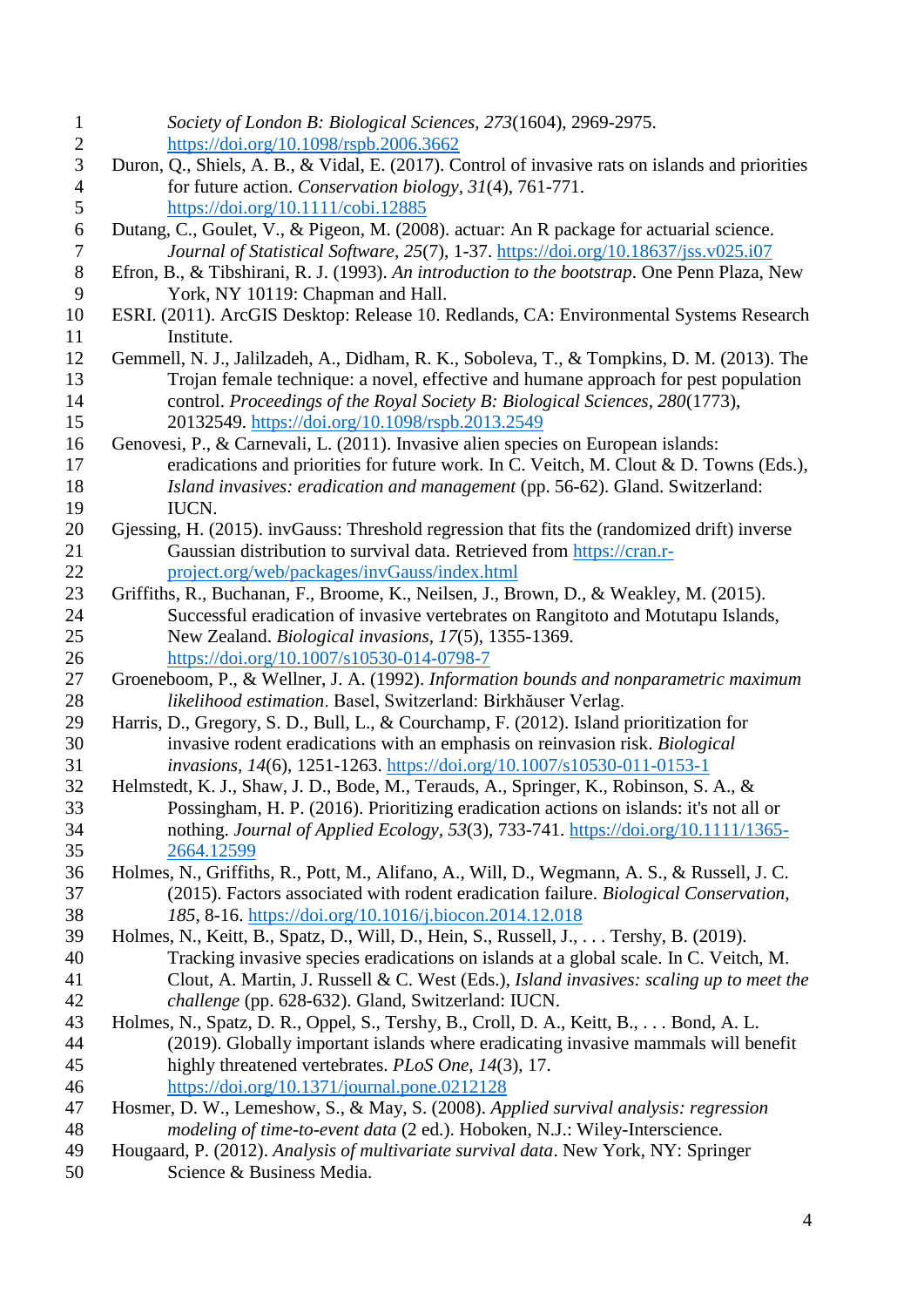| $\mathbf 1$    | Howald, G., Donlan, C. J., Galvan, J. P., Russell, J. C., Parkes, J., Samaniego, A., Tershy,                                                                             |
|----------------|--------------------------------------------------------------------------------------------------------------------------------------------------------------------------|
| $\overline{2}$ | B. (2007). Invasive rodent eradication on islands. Conservation biology, 21(5), 1258-                                                                                    |
| 3              | 1268. https://doi.org/10.1111/j.1523-1739.2007.00755.x                                                                                                                   |
| $\overline{4}$ | Jackson, C. H. (2016). flexsurv: a platform for parametric survival modeling in R. Journal of                                                                            |
| 5              | Statistical Software, 70(8), 1-33. https://doi.org/10.18637/jss.v070.i08                                                                                                 |
| 6              | Jones, H. P., Holmes, N. D., Butchart, S. H. M., Tershy, B. R., Kappes, P. J., Corkery, I.,                                                                              |
| 7              | Croll, D. A. (2016). Invasive mammal eradication on islands results in substantial                                                                                       |
| 8              | conservation gains. Proceedings of the National Academy of Sciences, 113(15), 4033-                                                                                      |
| 9              | 4038. https://doi.org/10.1073/pnas.1521179113                                                                                                                            |
| 10             | Joseph, L. N., Maloney, R. F., & Possingham, H. P. (2009). Optimal allocation of resources                                                                               |
| 11             | among threatened species: a project prioritization protocol. Conservation biology,                                                                                       |
| 12             | 23(2), 328-338. https://doi.org/10.1111/j.1523-1739.2008.01124.x                                                                                                         |
| 13             | Kaplan, E. L., & Meier, P. (1958). Nonparametric estimation from incomplete observations.                                                                                |
| 14             | Journal of the American Statistical Association, 53(282), 457-481.                                                                                                       |
| 15             | https://doi.org/10.1080/01621459.1958.10501452                                                                                                                           |
| 16             | King, C. M., & Barett, P. (2005). The handbook of New Zealand mammals (2 ed.). Auckland,                                                                                 |
| 17             | NZ: Oxford University Press.                                                                                                                                             |
| 18             | Kopf, R. K., Nimmo, D. G., Humphries, P., Baumgartner, L. J., Bode, M., Bond, N. R.,                                                                                     |
| 19             | King, A. J. (2017). Confronting the risks of large-scale invasive species control.                                                                                       |
| 20             | Nature Ecology & Evolution, 1(6), 1-4. https://doi.org/10.1038/s41559-017-0172                                                                                           |
| 21             | Lande, R., & Orzack, S. H. (1988). Extinction dynamics of age-structured populations in a                                                                                |
| 22             | fluctuating environment. Proceedings of the National Academy of Sciences, 85(19),                                                                                        |
| 23             | 7418-7421. https://doi.org/10.1073/pnas.85.19.7418                                                                                                                       |
| 24             | LINZ Data Service. (2018a). NZ Primary Parcels. from Land Information New Zealand                                                                                        |
| 25             | https://data.linz.govt.nz/layer/50772-nz-primary-parcels/                                                                                                                |
| 26             | LINZ Data Service. (2018b). NZ Topo50 Maps. from Land Information New Zealand                                                                                            |
| 27             | https://data.linz.govt.nz/layer/51153-nz-coastlines-and-islands-polygons-topo-150k/                                                                                      |
| 28             | LINZ Data Service. (2019). NZ Wharf Edges (Topo, 1:50k). from Land Information New                                                                                       |
| 29             | Zealand https://data.linz.govt.nz/layer/50377-nz-wharf-edges-topo-150k/                                                                                                  |
| 30             | LINZ Data Service. (2020). Airport/airfield polygon (Hydro, 1:22k - 1:90k). from Land                                                                                    |
| 31             | Information New Zealand https://data.linz.govt.nz/layer/50525-airport-airfield-                                                                                          |
| 32             | polygon-hydro-122k-190k/                                                                                                                                                 |
| 33             | MacArthur, R. H., & Wilson, E. O. (1967). The theory of island biogeography. Princeton, NJ:                                                                              |
| 34             | Princeton University Press.                                                                                                                                              |
| 35<br>36       | MacDonald, E. A., Balanovic, J., Edwards, E. D., Abrahamse, W., Frame, B., Greenaway, A.,<br>Tompkins, D. M. (2020). Public Opinion Towards Gene Drive as a Pest Control |
| 37             | Approach for Biodiversity Conservation and the Association of Underlying                                                                                                 |
| 38             | Worldviews. Environmental Communication, 14(7), 904-918.                                                                                                                 |
| 39             | https://doi.org/10.1080/17524032.2019.1702568                                                                                                                            |
| 40             | Madden, F., & McQuinn, B. (2014). Conservation's blind spot: The case for conflict                                                                                       |
| 41             | transformation in wildlife conservation. Biological Conservation, 178, 97-106.                                                                                           |
| 42             | https://doi.org/10.1016/j.biocon.2014.07.015                                                                                                                             |
| 43             | Maori Land Court. (2017). Maori Land Spatial Dataset.                                                                                                                    |
| 44             | McClelland, P., Coote, R., Trow, M., Hutchins, P., Nevins, H., Adams, J.,  Moller, H.                                                                                    |
| 45             | (2011). The Rakiura Titi Islands Restoration Project: community action to eradicate                                                                                      |
| 46             | Rattus rattus and Rattus exulans for ecological restoration and cultural wellbeing. In                                                                                   |
| 47             | C. Veitch, M. Clout & D. Towns (Eds.), Island Invasives: Eradication and                                                                                                 |
| 48             | Management (pp. 451-454). Gland, Switzerland: IUCN.                                                                                                                      |
|                |                                                                                                                                                                          |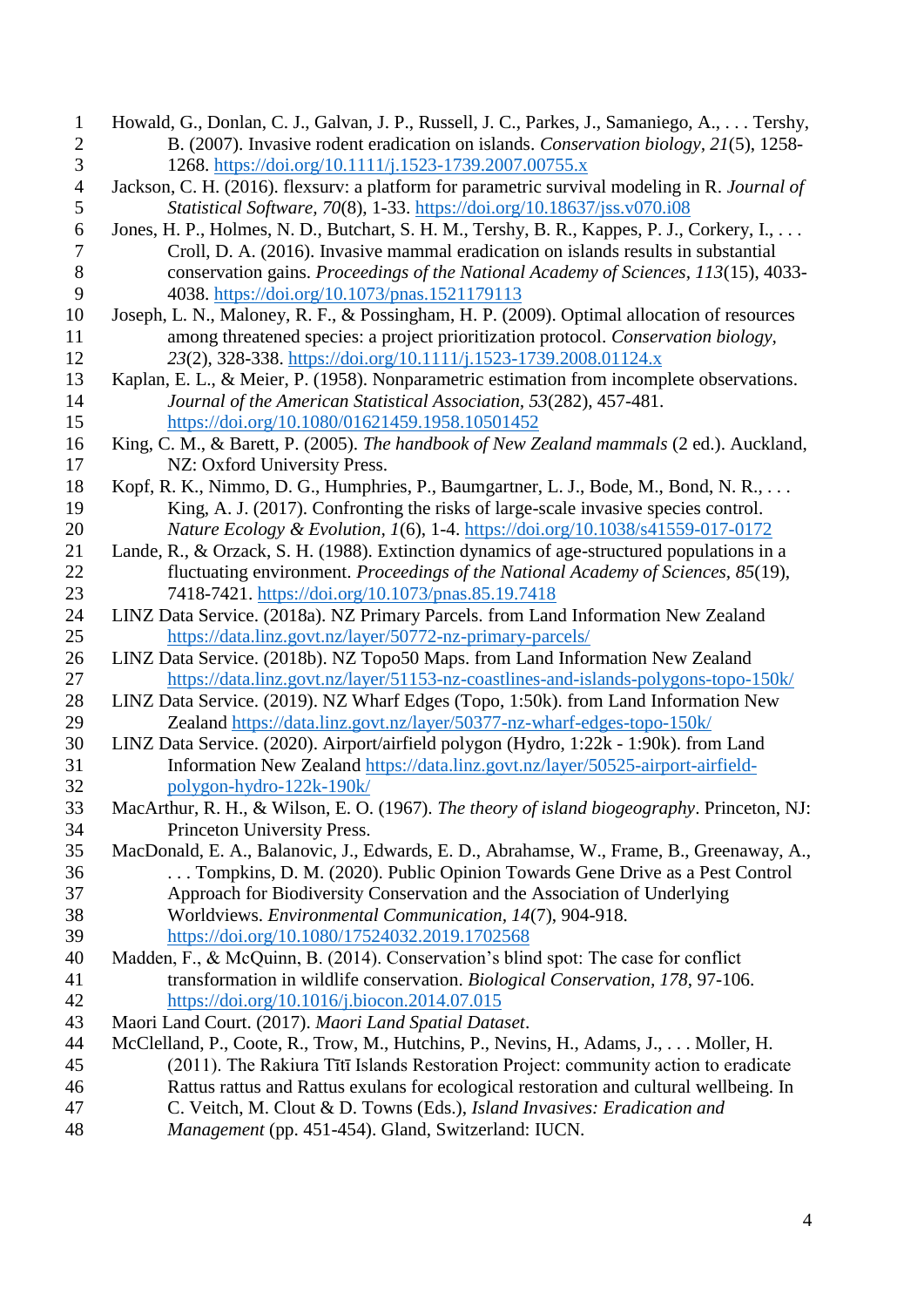| $\mathbf{1}$     | Myers, N., Mittermeier, R. A., Mittermeier, C. G., Da Fonseca, G. A., & Kent, J. (2000).         |
|------------------|--------------------------------------------------------------------------------------------------|
| $\overline{c}$   | Biodiversity hotspots for conservation priorities. Nature, 403(6772), 853.                       |
| $\mathfrak{Z}$   | https://doi.org/10.1038/35002501                                                                 |
| $\overline{4}$   | Oppel, S., Beaven, B. M., Bolton, M., Vickery, J., & Bodey, T. W. (2011). Eradication of         |
| 5                | invasive mammals on islands inhabited by humans and domestic animals.                            |
| 6                | Conservation biology, 25(2), 232-240. https://doi.org/10.1111/j.1523-                            |
| $\boldsymbol{7}$ | 1739.2010.01601.x                                                                                |
| $8\phantom{1}$   | Parkes, J., Byrom, A., & Edge, K.-A. (2017). Eradicating mammals on New Zealand island           |
| 9                | reserves: what is left to do? New Zealand Journal of Ecology, 41(2), 263-270.                    |
| 10               | https://doi.org/10.20417/nzjecol.41.25                                                           |
| 11               | Peto, R., & Peto, J. (1972). Asymptotically efficient rank invariant test procedures. Journal of |
| 12               | the Royal Statistical Society: Series A (General), 135(2), 185-198.                              |
| 13               | https://doi.org/10.2307/2344317                                                                  |
| 14               | Pimm, S., Raven, P., Peterson, A., Şekercioğlu, Ç. H., & Ehrlich, P. R. (2006). Human            |
| 15               | impacts on the rates of recent, present, and future bird extinctions. Proceedings of the         |
| 16               | National Academy of Sciences, 103(29), 10941-10946.                                              |
| 17               | https://doi.org/10.1073/pnas.0604181103                                                          |
| 18               | Predator Free 2050 LTD. (2020). Predator Free 2050 Annual Report.                                |
| 19               | Python Software Foundation. (2019). Python Language Reference (Version 2.7.16).                  |
| 20               | Retrieved from http://www.python.org                                                             |
| 21               | R Core Team. (2017). R: A language and environment for statistical Computing. Vienna,            |
| 22               | Austria: R Foundation for Statistical Computing. Retrieved from https://www.R-                   |
| 23               | project.org/                                                                                     |
| 24               | Rennison, D., Laita, O., Bova, S., Cavalli, M., Hopkins, B., Linthicum, D. S., & Brimble, M.     |
| 25               | A. (2012). Design and synthesis of prodrugs of the rat selective toxicant norbormide.            |
| 26               | Bioorganic & Medicinal Chemistry, 20(13), 3997-4011.                                             |
| 27               | https://doi.org/10.1016/j.bmc.2012.05.014                                                        |
| 28               | Roberts, M., Norman, W., Minhinnick, N., Wihongi, D., & Kirkwood, C. (1995).                     |
| 29               | Kaitiakitanga: Maori perspectives on conservation. Pacific Conservation Biology,                 |
| 30               | 2(1), 7-20. https://doi.org/10.1071/PC950007                                                     |
| 31               | Russell, J. C., & Broome, K. G. (2016). Fifty years of rodent eradications in New Zealand:       |
| 32               | another decade of advances. New Zealand Journal of Ecology, 40(2), 197.                          |
| 33               | $\frac{https://doi.org/10.20417/nzjecol.40.22}{https://doi.org/10.20417/nzjecol.40.22}$          |
| 34               | Russell, J. C., & Clout, M. N. (2004). Modelling the distribution and interaction of introduced  |
| 35               | rodents on New Zealand offshore islands. Global Ecology and Biogeography, 13(6),                 |
| 36               | 497-507. https://doi.org/10.1111/j.1466-822X.2004.00124.x                                        |
| 37               | Russell, J. C., Innes, J. G., Brown, P. H., & Byrom, A. E. (2015). Predator-Free New             |
| 38               | Zealand: Conservation Country. Bioscience, 65(5), 520-525.                                       |
| 39               | https://doi.org10.1093/biosci/biv012                                                             |
| 40               | Russell, J. C., Taylor, C. N., & Aley, J. P. (2018). Social assessment of inhabited islands for  |
| 41               | wildlife management and eradication. Australasian Journal of Environmental                       |
| 42               | Management, 25(1), 24-42. https://doi.org/10.1080/14486563.2017.1401964                          |
| 43               | Russell, J. C., Towns, D., & Clout, M. (2008). Review of rat invasion biology. Wellington,       |
| 44               | New Zealand: Department of Conservation.                                                         |
| 45               | Sage, E. (2020). Towards a predator free New Zealand: Predator Free 2050 strategy.               |
| 46               | Wellington, New Zealand: New Zealand Government                                                  |
| 47               | Shanahan, D., Ledington, J., & Maseyk, F. (2018). Motivations for conservation action in         |
| 48               | peopled landscapes. Pacific Conservation Biology, 24(4), 341-348.                                |
| 49               | https://doi.org/10.1071/PC18010                                                                  |
|                  |                                                                                                  |